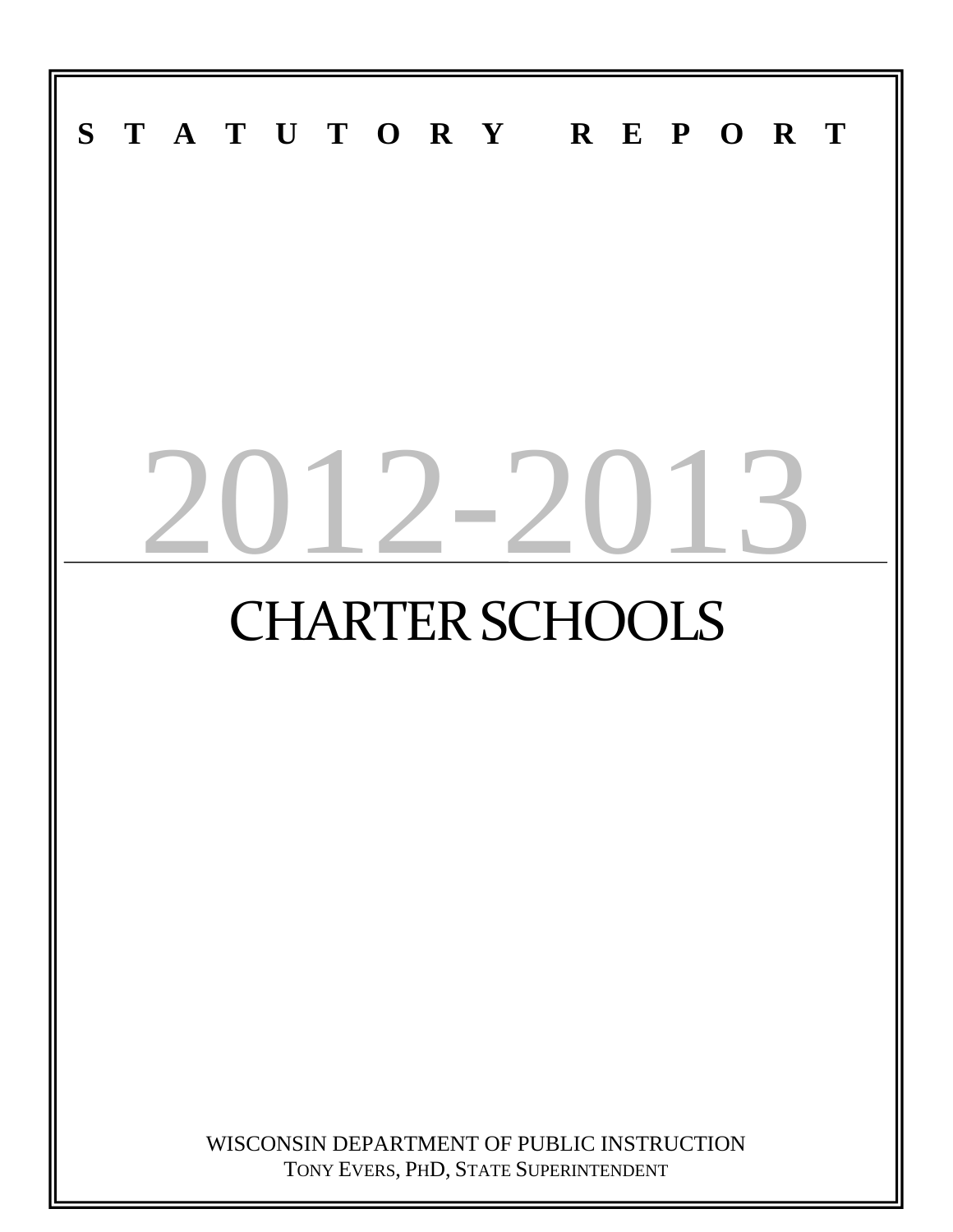# **Statutory Report Series Legislative Report on Charter Schools 2012-2013**

**Prepared by**

**Margaret McMurray Charter Schools Consultant**

**Scott Eagleburger Charter Schools Education Specialist**

**Project Supervised by**

**Tricia Collins Director, School Management Services**



**Wisconsin Department of Public Instruction Tony Evers, PhD, State Superintendent Madison, Wisconsin**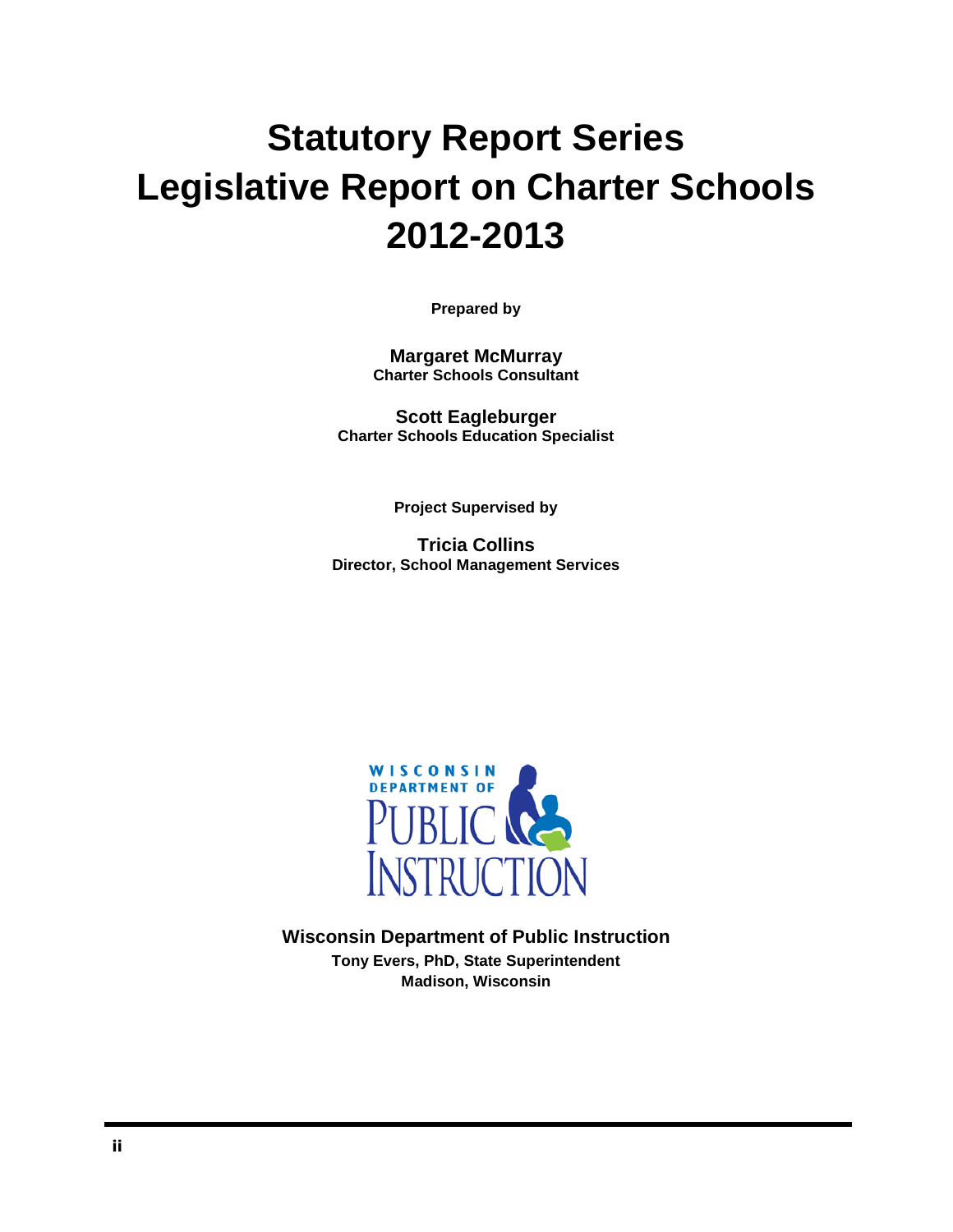# **Table of Contents**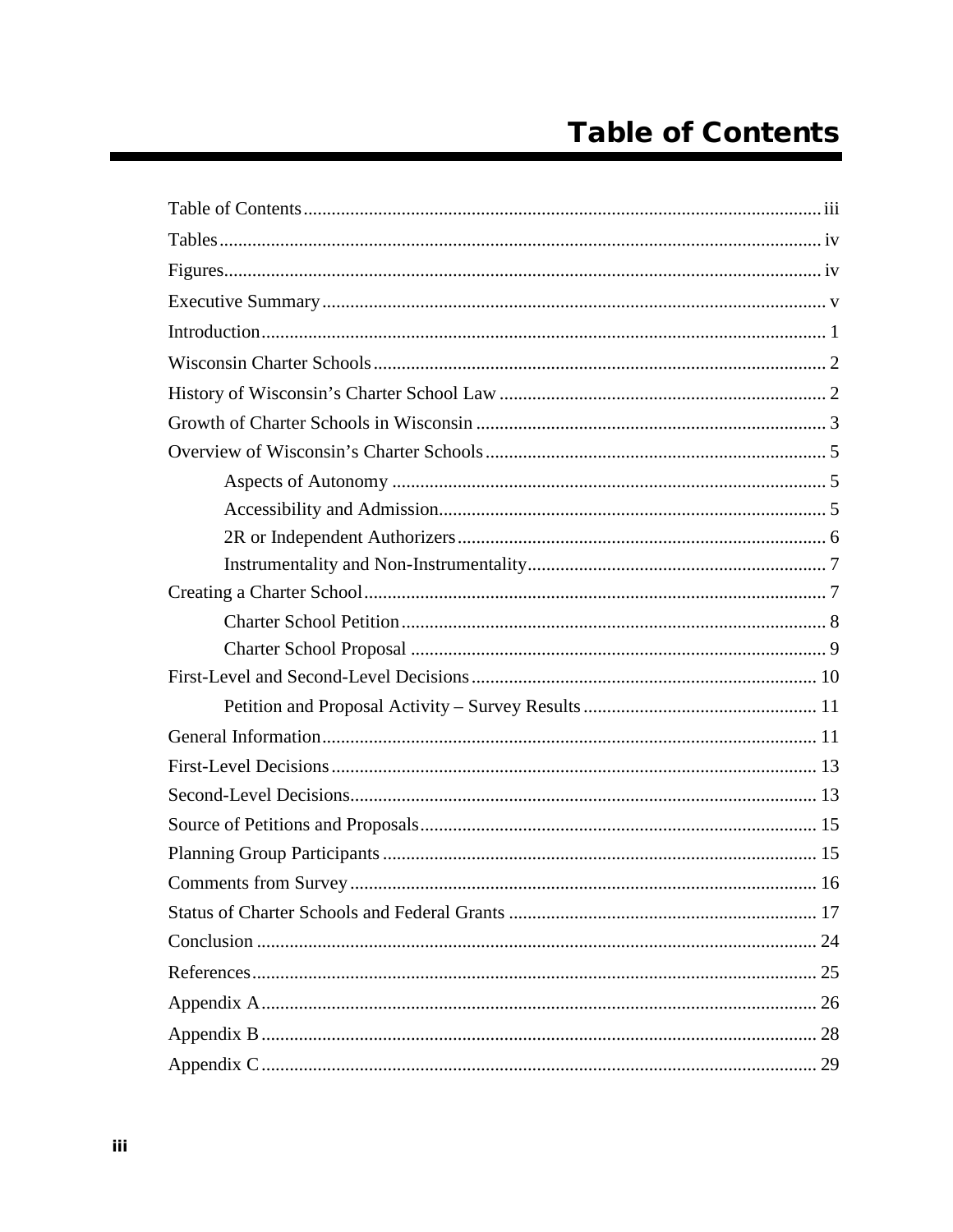# Tables

| Table 11 The DPI Action on Grant Applications Submitted in April 2013  17       |  |
|---------------------------------------------------------------------------------|--|
| Table 12 School Districts Engaged in Multi-District/Partner Charter Activity 22 |  |
|                                                                                 |  |

# **Figures**

| Figure 1 Comparison by CESA – Number of First-Level Decisions on Proposed New                                                                                            |
|--------------------------------------------------------------------------------------------------------------------------------------------------------------------------|
|                                                                                                                                                                          |
| Figure 2 Comparison by CESA – The Number of Districts with Operating Charter Schools<br>and the Number of Districts with First-Level Decisions on New Charter Schools in |
|                                                                                                                                                                          |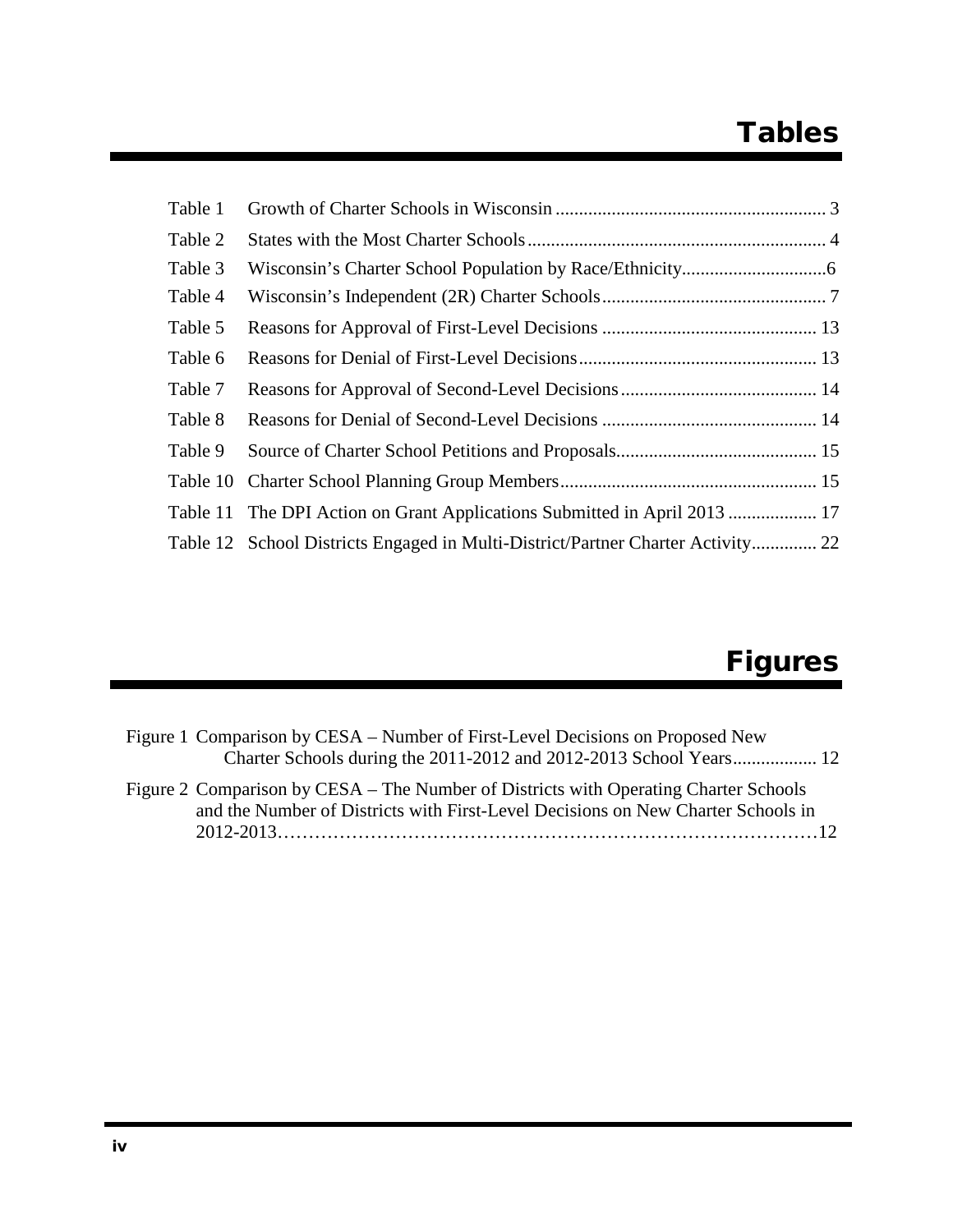As stated in § 115.28 (49), Wis. Stats., the Wisconsin Department for Public Instruction (DPI) is required to submit this report to the Legislature in the manner provided under § 13.172 (2), Wis. Stats., regarding the status of existing charter schools, the number of petitions for new charter schools, and the action taken by school boards and the DPI on petitions for new charter schools. This report offers the results of charter school activity in the 424 Wisconsin school districts during the 2012-2013 school year.

This report documents two distinct levels of decision making regarding charter school proposals. A first-level decision occurs during the charter school's *development* stage. The school district may approve further study of a charter school concept, participate in a consortium of school districts interested in opening a charter school, or sign a planning grant with the purposes of seeking federal charter school planning funds from the DPI. A second-level decision occurs during the *implementation* stage. The school district issues a charter school concept, provides a signature on an agreement to participate in a multi-district charter school, or signs an implementation grant with the purpose of seeking federal charter school startup funds from the DPI.

The DPI conducted an electronic survey and personally contacted school district officials to compile the necessary data. One hundred percent of the Wisconsin school districts responded to the survey.

During the 2012-2013 school year, 55 districts (13 percent) reported charter school activity as defined above, including at least one district in every regional Cooperative Educational Services Agency (CESA). A breakdown of the activity shows 39 school boards made 47 first-level charter school decisions, and 39 school boards made 44 second-level charter school decisions. Of the first-level decisions, 45 of 47 (95.7 percent) were approved. Of the second-level decisions, 43 of 44 (97.7 percent) were approved. While 15 districts reported a first-level decision and not a second-level decision, 8 school districts reported a second-level decision but not a first-level decision.

.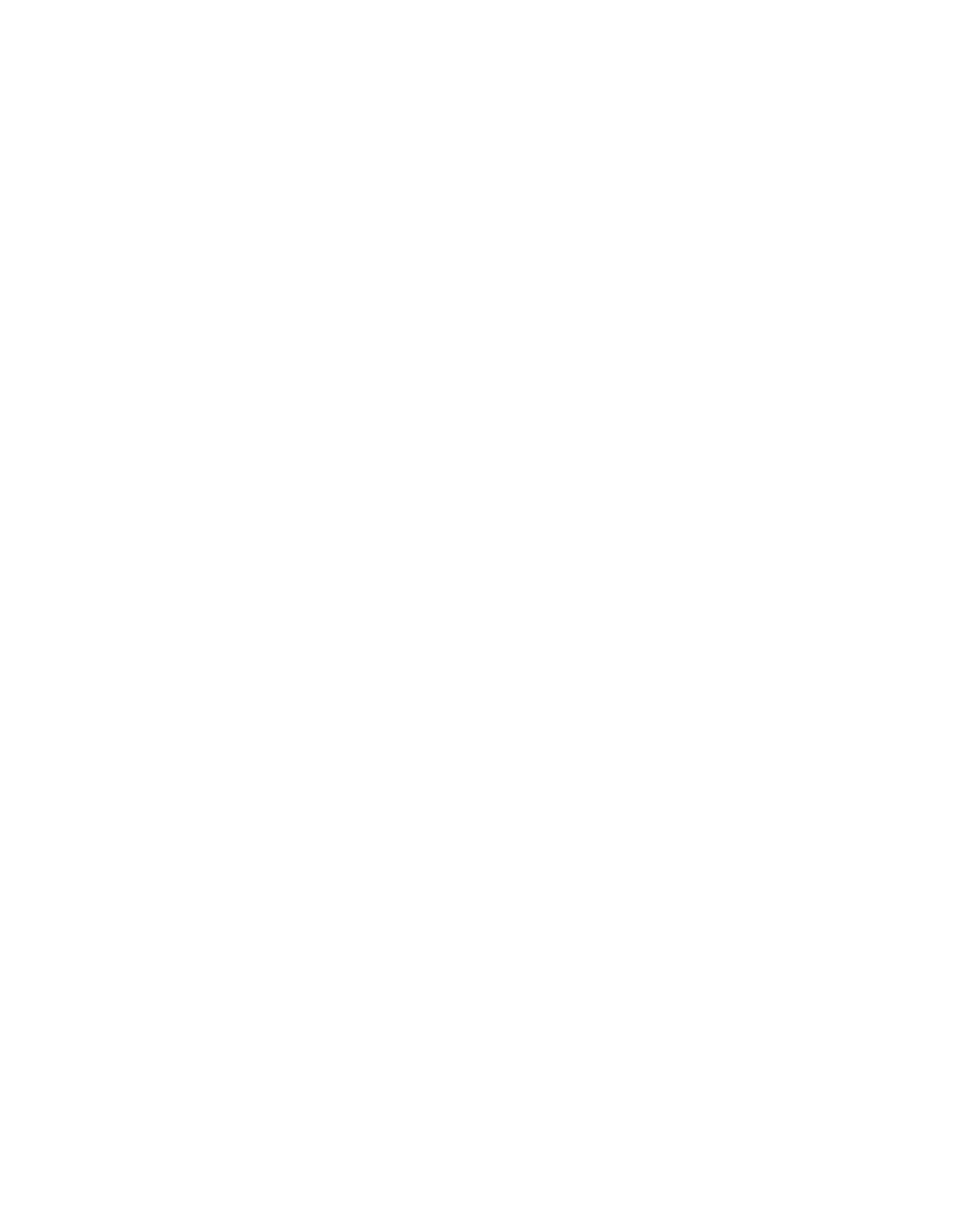# Introduction

Charter schools, as defined by the United States Department of Education (USDE), are a form of public school choice that provides innovative educational options for parents and students. Charter schools are nonsectarian and are created through a contract, or *charter*, between the operators and a chartering authority. The charter defines the school's mission and methods and describes how the school will meet the special needs and interests of its community, parents, and students. Therefore, charter schools become, in essence, living laboratories that may influence the larger public school system and introduce an element of entrepreneurship within that system. Although many goals for educating and preparing children are similar, each charter school fulfills a specific local need in education by offering choices in areas such as curriculum, teaching methodology, and classroom structure. The chartering authority holds the school accountable to its charter and for student achievement. Wisconsin's charter school law gives charter schools freedom from most state rules and regulations in exchange for greater accountability with regard to results.

Charter schools have been in existence since the early 1990s. Minnesota passed the first charter school law in 1991. The following year, the first charter school in the United States opened in the Minneapolis-St. Paul area. Ten years later, over 1,700 charter schools were in operation, serving approximately 430,000 school children (Hill, Lake, Celio, Campbell, Herdman & Bulkley 2001). During the 2012-13 school year, there were approximately 6,000 charter schools in operation across 42 states and the District of Columbia serving over 2.3 million students (National Alliance for Public Charter Schools 2013). Charter schools represented 6.3 percent of all public schools and 4.6 percent of all students attending public schools (National Alliance for Public Charter Schools 2013).

Promoted by a boost of federal funding for charter schools, the number of charter schools over the last two decades has increased. The 2009-2014 appropriation for the USDE Public Charter Schools Program was \$216 million (U.S. Department of Education 2013).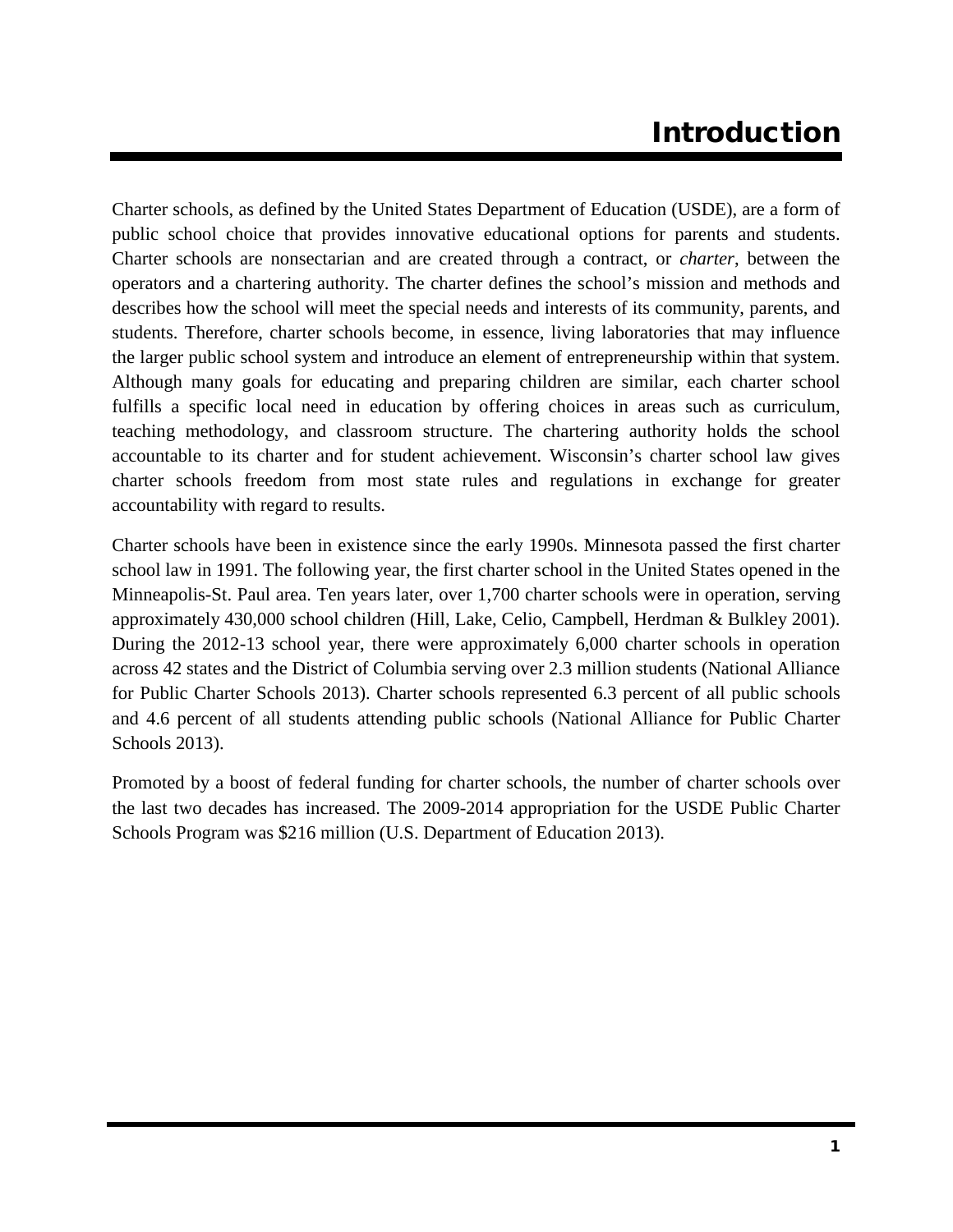## History of Wisconsin's Charter School Law

The Wisconsin Legislature established the Wisconsin Charter School Program in 1993 to provide educational alternatives for students in kindergarten through grade twelve. The initial law permitted ten school districts to establish up to two charter schools each, creating a cap of twenty schools statewide. The Stevens Point Area School Board authorized Wisconsin's first charter school in 1994, and twelve other charter schools soon followed. In 1995, revisions to the law gave chartering authority to school boards statewide and eliminated the cap.

Further changes to the law allowed other entities besides school boards the ability to authorize charter schools. In 1997, the state gave chartering authority in Milwaukee to the chancellor of the University of Wisconsin – Milwaukee (UW-Milwaukee), the Milwaukee Area Technical College (MATC), and the Common Council of the City of Milwaukee. In the 1998 budget adjustment session, the state allowed districts to contract with one of the twelve Cooperative Educational Service Agencies (CESAs) to operate a charter school located within the CESA's region. In the 2001-2003 budget bills, the University of Wisconsin – Parkside (UW-Parkside) was given chartering authority, allowing it to establish a single charter school. These independent chartering entities (UW-Milwaukee, UW-Parkside, MATC, and the City of Milwaukee) are often referred to as 2R authorizers because §118.40 (2r) is the statute that pertains to these entities. (For more information, see *2R or Independent Authorizers*.)

In addition to increasing the number of authorizing entities, the law has undergone other modifications. The 1998 budget adjustment session established a) procedures for when a school board is petitioned for the opening of a charter school; b) procedures for converting a nonsectarian private school to a charter school; and c) the requirement for charter schools to state their relationship with a school district as an instrumentality or non-instrumentality. Changes that occurred in the 2003-2005 biennial budget exempted a specific charter school sponsored by UW-Milwaukee (Woodlands Academy) from some residency requirements. Additional changes in 2005 resulted in the elimination of previous school year attendance requirements for students residing in Milwaukee. In 2006, the law was changed again to allow authorizers to enter into a contract with a charter school that enrolls or offers limited courses to one sex, provided that a comparable school or course is available to the opposite sex. In 2008, the law was further amended to clarify requirements for virtual schools*.*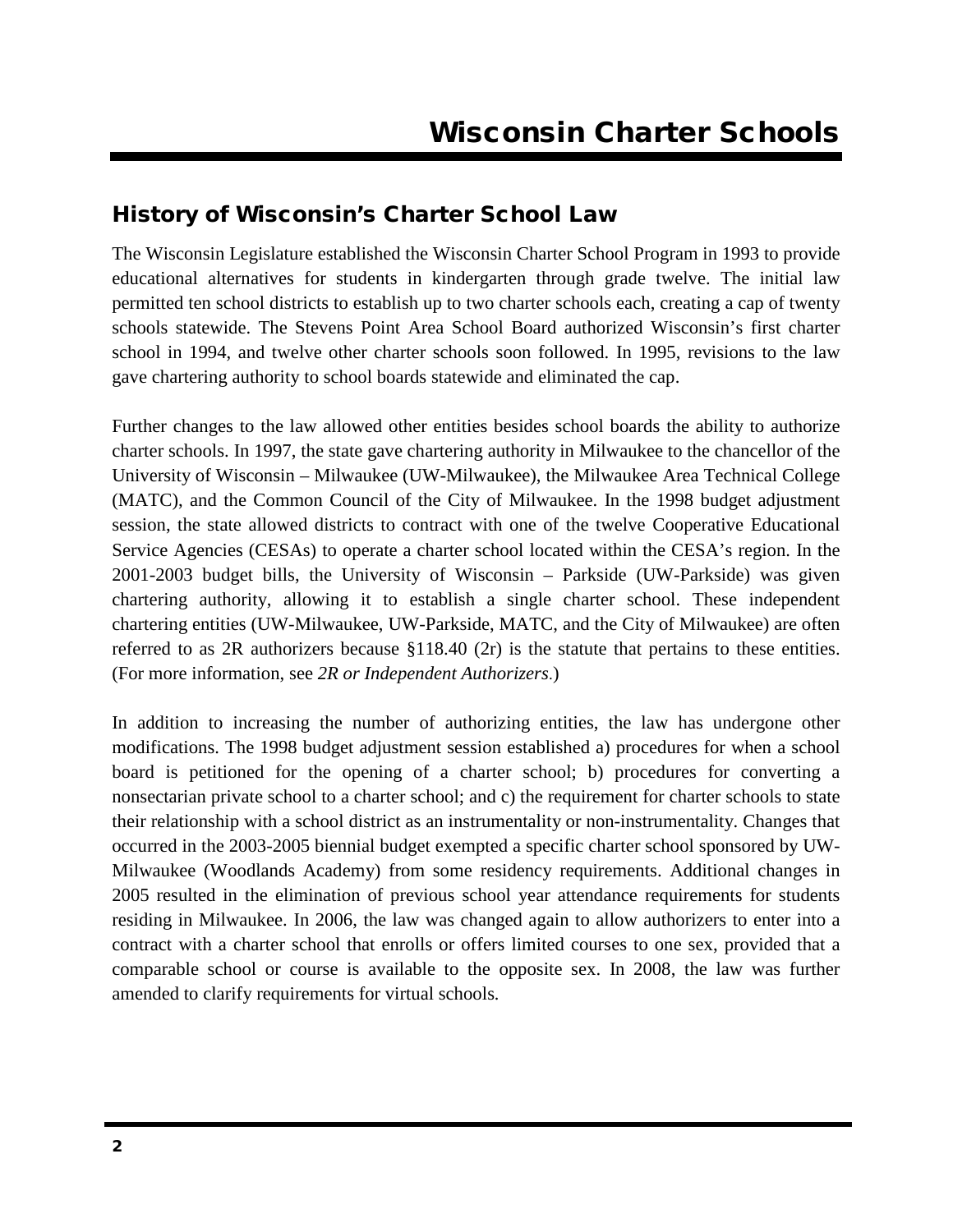## Growth of Charter Schools in Wisconsin

With changes in the law, increased federal funding, and greater interest, the number of charter schools in Wisconsin has grown. Table 1 shows the growth of Wisconsin charter schools from fall of 1994 to fall of 2012.

|           | Number of              | <b>Percent Increase</b> |
|-----------|------------------------|-------------------------|
| Year      | <b>Charter Schools</b> | from Year Before        |
| 1994-1995 |                        |                         |
| 1995-1996 | 8                      | 700%                    |
| 1996-1997 | 13                     | 63%                     |
| 1997-1998 | 18                     | 38%                     |
| 1998-1999 | 40                     | 122%                    |
| 1999-2000 | 63                     | 58%                     |
| 2000-2001 | 86                     | 37%                     |
| 2001-2002 | 109                    | 27%                     |
| 2002-2003 | 129                    | 18%                     |
| 2003-2004 | 134                    | 4%                      |
| 2004-2005 | 161                    | 20%                     |
| 2005-2006 | 183                    | 14%                     |
| 2006-2007 | 190                    | 4%                      |
| 2007-2008 | 231                    | 22%                     |
| 2008-2009 | 221                    | $-4%$                   |
| 2009-2010 | 206                    | -7%                     |
| 2010-2011 | 206                    | 0%                      |
| 2011-2012 | 232                    | 11%                     |
| 2012-2013 | 238                    | 3%                      |

| Growth of Charter Schools in Wisconsin |  |  |
|----------------------------------------|--|--|
|----------------------------------------|--|--|

Table 1

Source: The Wisconsin Department of Public Instruction, 2013

For the 2012-2013 school year, 238 charter schools were in operation in Wisconsin, an increase of 3% from the previous school year. There were 97 Wisconsin school boards that authorized 217 charter schools, and three non-school board authorizers sponsored 21 charter schools. While 23 new charter schools opened in 2012, 17 charter schools closed for a variety of reasons, including financial difficulties, low student enrollment, and conversion to a non-charter public school. Nevertheless, Wisconsin ranks in the top ten nationally for the number of charter schools operating within the state (see Table 2). Over 44,000 Wisconsin students (5.2% of all Wisconsin K-12 students) attended a charter school during the 2012-2013 school year.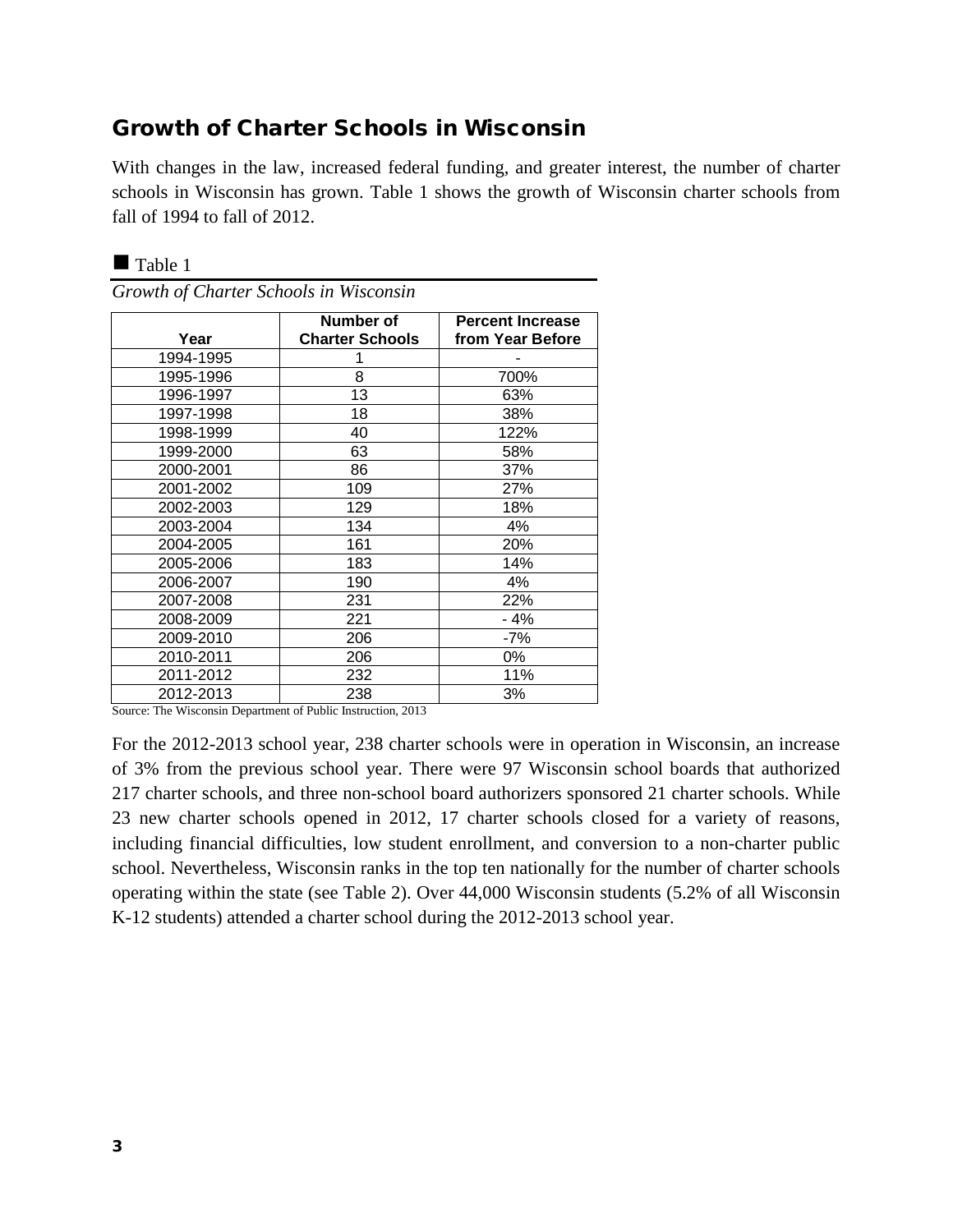#### $\blacksquare$  Table 2

*States with the Most Charter Schools*

|      |              | <b>Total Number of</b><br><b>Charter Schools</b> |           |           | Percent of<br><b>Public</b><br><b>Schools that</b><br>are Charter |
|------|--------------|--------------------------------------------------|-----------|-----------|-------------------------------------------------------------------|
| Rank | <b>State</b> | 2010-2011                                        | 2011-2012 | 2012-2013 | 2012-2013                                                         |
| 1    | California   | 913                                              | 984       | 1,065     | 10.7%                                                             |
| 2    | Florida      | 461                                              | 516       | 576       | 14.5%                                                             |
| 3    | Arizona      | 508                                              | 531       | 534       | 24.5%                                                             |
| 4    | Ohio         | 341                                              | 357       | 374       | 10.4%                                                             |
| 5    | Texas        | 277                                              | 270       | 280       | 7.5%                                                              |
| 6    | Michigan     | 241                                              | 256       | 276       | 7.8%                                                              |
| 7    | Wisconsin    | 206                                              | 232       | 238       | 10.6%                                                             |
| 8    | New York     | 170                                              | 184       | 209       | 4.5%                                                              |
| 9    | Colorado     | 167                                              | 175       | 186       | 10.2%                                                             |
| 10   | Pennsylvania | 147                                              | 162       | 175       | 5.7%                                                              |

Source: The National Alliance for Public Charter Schools, 2014.

Throughout the years, Wisconsin has received national praise for its charter school initiative. In 2005, the DPI applied for and was awarded a five-year, \$86 million federal grant by the USDE to support both the development and implementation of new charter schools and the dissemination of best practices of current charter schools. These federal funds are disseminated through the Wisconsin Charter School Program (WCSP), housed in the DPI.

The goals for the WCSP include a) the opening of 130 new charter schools; b) the majority of schools having adequate yearly progress (AYP) on assessments statewide; c) charter schools meeting or exceeding state proficiency levels in math and reading; d) improving the graduation rate for charter school students; e) awarding at least fifteen dissemination grants to support charter and traditional schools for the benefit of students and their educational achievement; and f) the majority of charter schools demonstrating strong leadership and fiscal stability after three years of operation.

It should be noted that, while charter school grant funds may influence and encourage the development of charter schools, chartering a new school at the local level is a separate and distinct activity from applying for charter school grant funds. Chartering requires communication and decision making between the operator of the charter school and the local authorizer, usually the school board. There are some charter schools operating in Wisconsin that do not apply for or receive any funds through the WCSP. These schools are funded similarly to other public schools, primarily through the use of state and local aid.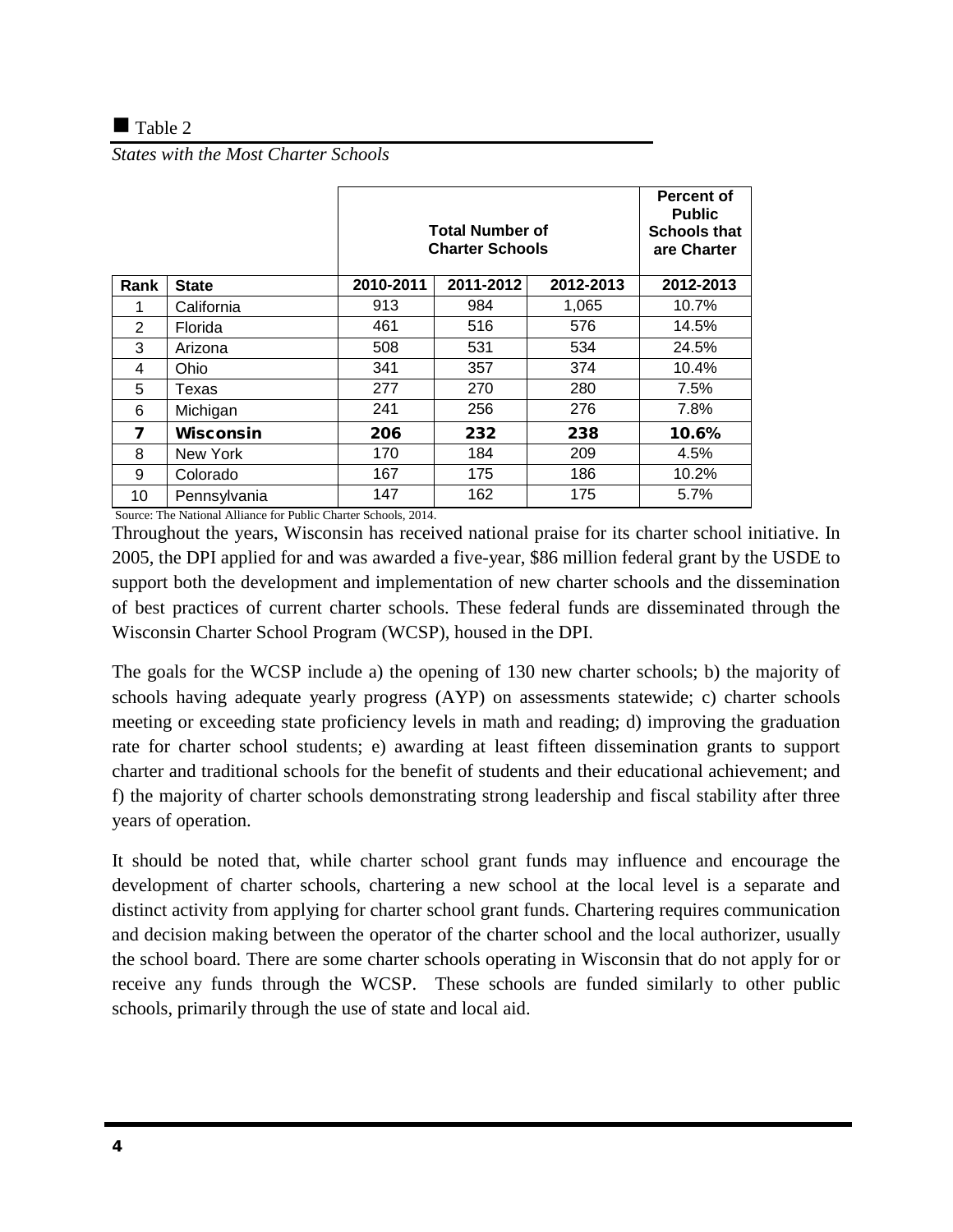## **Overview of Wisconsin's Charter Schools**

Below is a brief overview of Wisconsin's charter schools. This and related information can be found on the DPI charter school website at http://sms.dpi.wi.gov/sms\_csindex. Additionally, the DPI publishes an annual charter school yearbook that includes a description of each operating charter school in the state.

#### *Aspects of Autonomy*

Wisconsin's charter schools are exempt from most state requirements regarding public education. However, they are not exempt from federal laws governing regular or special education and civil rights policies. Charter schools also are not exempt from local school board policies unless negotiated and documented in the charter school contract. The purpose of these exemptions is to allow charter school developers to be free in creating and setting up independent governance and administrative structures.

Charter schools are free to be creative in setting up their administration and governance structures as long as parental involvement is required and the governing board is independent and autonomous from the authorizer. The governance board must have autonomy related to policy, budget, and personnel. Therefore, a majority of the governance board members should be non-school district employees and non-school board members. Many charter schools break from traditional management models by establishing decision-making boards that include school staff, parents, area employers, and student representatives. Others have parent and teacher committees that address school needs, such as fund-raising and the budget. Parental involvement and participation are hallmarks of charter schools. Although many parents readily volunteer, parental service may not be made a condition of pupil admission.

#### *Accessibility and Admission*

Under federal law, charter schools must be equally accessible to all students in the school district. Charter schools may not discriminate on the basis of sex, race, religion, national origin, ancestry, pregnancy, marital or parental status, sexual orientation, or physical, mental, emotional, or learning disability. In addition, the charter must clearly describe how the school will achieve a racial and ethnic balance that reflects the balance in the school district as a whole.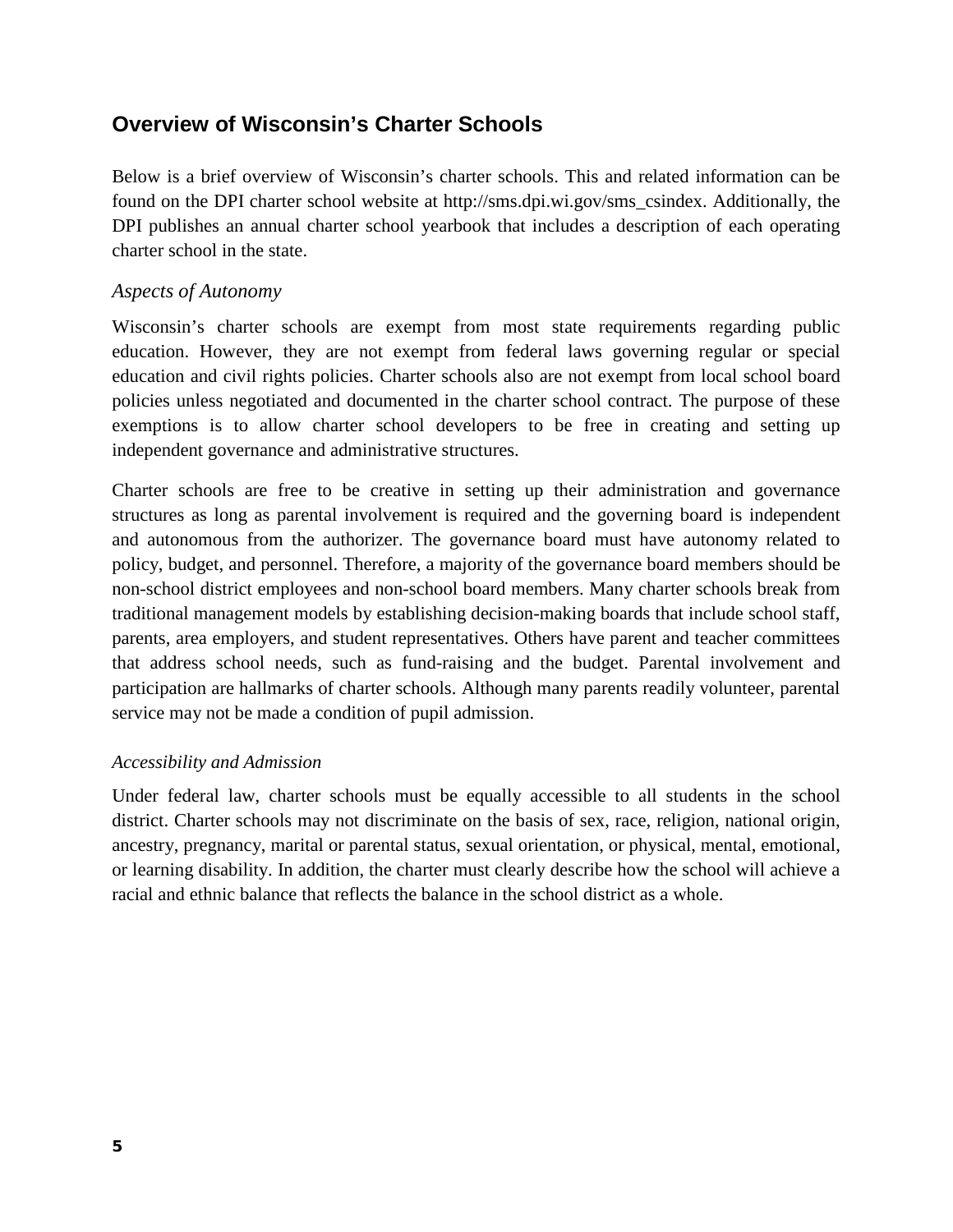#### $\blacksquare$  Table 3

|                                    | 2012-2013      |              |
|------------------------------------|----------------|--------------|
|                                    | <b>Charter</b> | <b>State</b> |
| White, not Hispanic                | 51.1%          | 74.2%        |
| Black, not Hispanic                | 24.7%          | $9.0\%$      |
| Hispanic                           | 15.9%          | 9.8%         |
| Asian/Pacific Islander             | 5.5%           | 3.5%         |
| American Indian/<br>Alaskan Native | 0.8%           | 1.3%         |

*Wisconsin's Charter School Population by Race/Ethnicity*

Source: The National Alliance for Public Charter Schools, 2013

Regarding admission, preference must be given to students living within the attendance area of an existing school that is converted to a charter school. Nonresident students who want to attend the charter school may apply to do so under the Wisconsin Public School Open Enrollment Program, though placement is not guaranteed. If more students apply to attend a charter school than there are spaces available, a random lottery must be held. Furthermore, a charter school cannot charge tuition.

Attendance at a charter school is voluntary, and the district must provide alternative public education for pupils who do not wish to attend the charter school or who are not admitted to the charter school due to space constraints. This provision also applies should a school board enter into a contract that would result in the conversion of all the public schools in the district to charter schools.

Charter schools receiving federal grant funds are subject to the Non-regulatory Guidance of the Public Charter Schools Program of the U.S. Department of Education. For a copy of this document, which clearly spells out admission and lottery requirements, please visit: [http://www2.ed.gov/programs/charter/nonregulatory-guidance.html.](http://www2.ed.gov/programs/charter/nonregulatory-guidance.html)

#### *2R or Independent Authorizers*

Although most authorizers are school districts, some other entities are permitted by state law to authorize charter schools. These entities include UW-Milwaukee, MATC, Common Council of the City of Milwaukee, and UW-Parkside. These independent chartering entities are often referred to as 2R authorizers because §118.40 (2r) is the statute that refers to these entities.

During the 2012-2013 school year, there were a total of 21 independent (2R) charter schools in operation in Wisconsin. Table 3 shows a list of these schools and their authorizers.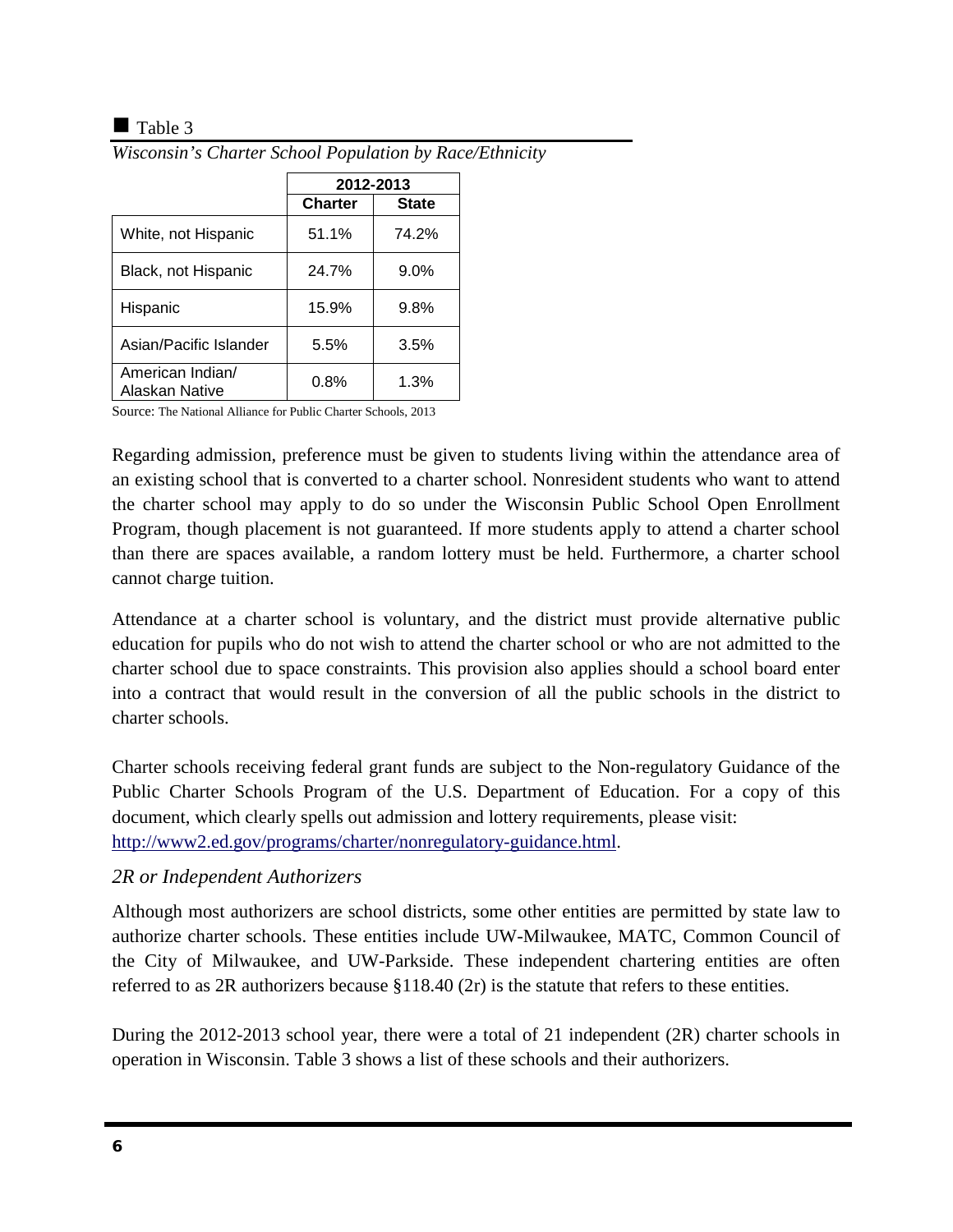#### $\blacksquare$  Table 4

| <b>Authorizer</b>   | School                                                         |
|---------------------|----------------------------------------------------------------|
| City of Milwaukee   | <b>Central City Cyber School</b>                               |
| City of Milwaukee   | <b>CEO Leadership Academy</b>                                  |
| City of Milwaukee   | Darrell Lynn Hines Academy                                     |
| City of Milwaukee   | Downtown Montessori Academy                                    |
| City of Milwaukee   | Escuela Verde                                                  |
| City of Milwaukee   | King's Academy                                                 |
| City of Milwaukee   | Milwaukee Academy of Science                                   |
| City of Milwaukee   | Milwaukee Math and Science Academy                             |
| City of Milwaukee   | North Point Lighthouse Charter School                          |
| <b>UW-Milwaukee</b> | <b>Bruce Guadalupe Community School</b>                        |
| <b>UW-Milwaukee</b> | Capitol West Academy                                           |
| UW-Milwaukee        | Milwaukee College Preparatory School - 36 <sup>th</sup> Street |
| <b>UW-Milwaukee</b> | Milwaukee Scholars Charter School                              |
| UW-Milwaukee        | School for Early Development & Achievement (SEDA)              |
| UW-Milwaukee        | Seeds of Health Elementary School                              |
| UW-Milwaukee        | <b>Tenor High School</b>                                       |
| UW-Milwaukee        | Urban Day Charter School, Inc.                                 |
| <b>UW-Milwaukee</b> | <b>VERITAS High School</b>                                     |
| <b>UW-Milwaukee</b> | Woodlands School                                               |
| <b>UW-Milwaukee</b> | <b>YMCA Young Leaders Academy</b>                              |
| <b>UW-Parkside</b>  | 21st Century Preparatory School                                |

*Wisconsin's Independent (2R) Charter Schools* 

Source: The Wisconsin Department of Public Instruction, 2013

#### *Instrumentality and Non-Instrumentality*

In school districts, the school board may determine whether the charter school is an instrumentality of the school district in which it is located. If the board deems it an instrumentality, the district employs all personnel for the charter school. If the board determines the charter school is not an instrumentality, the personnel are considered employees of the charter school. In 2012-2013, of the charter schools authorized by districts, there were 190 (87.6 percent) instrumentality and 27 (12.4 percent) non-instrumentality charter schools.

Although some charter schools are identified as instrumentalities of the district, the word "instrumentality" is not defined in the charter school law and has had limited use in Wisconsin. The word was initially included in the charter law to ensure continuing eligibility of charter school teachers in the Wisconsin Retirement System. Instrumentality as used in the retirement law defines the employer, making it clear that the employing school district is responsible for worker's compensation, unemployment compensation, employee insurance and benefits, liability for acts of school staff members, and so forth.

## Creating a Charter School

In Wisconsin, there are two ways to create a charter school: by petition or by proposal. Each method is described below.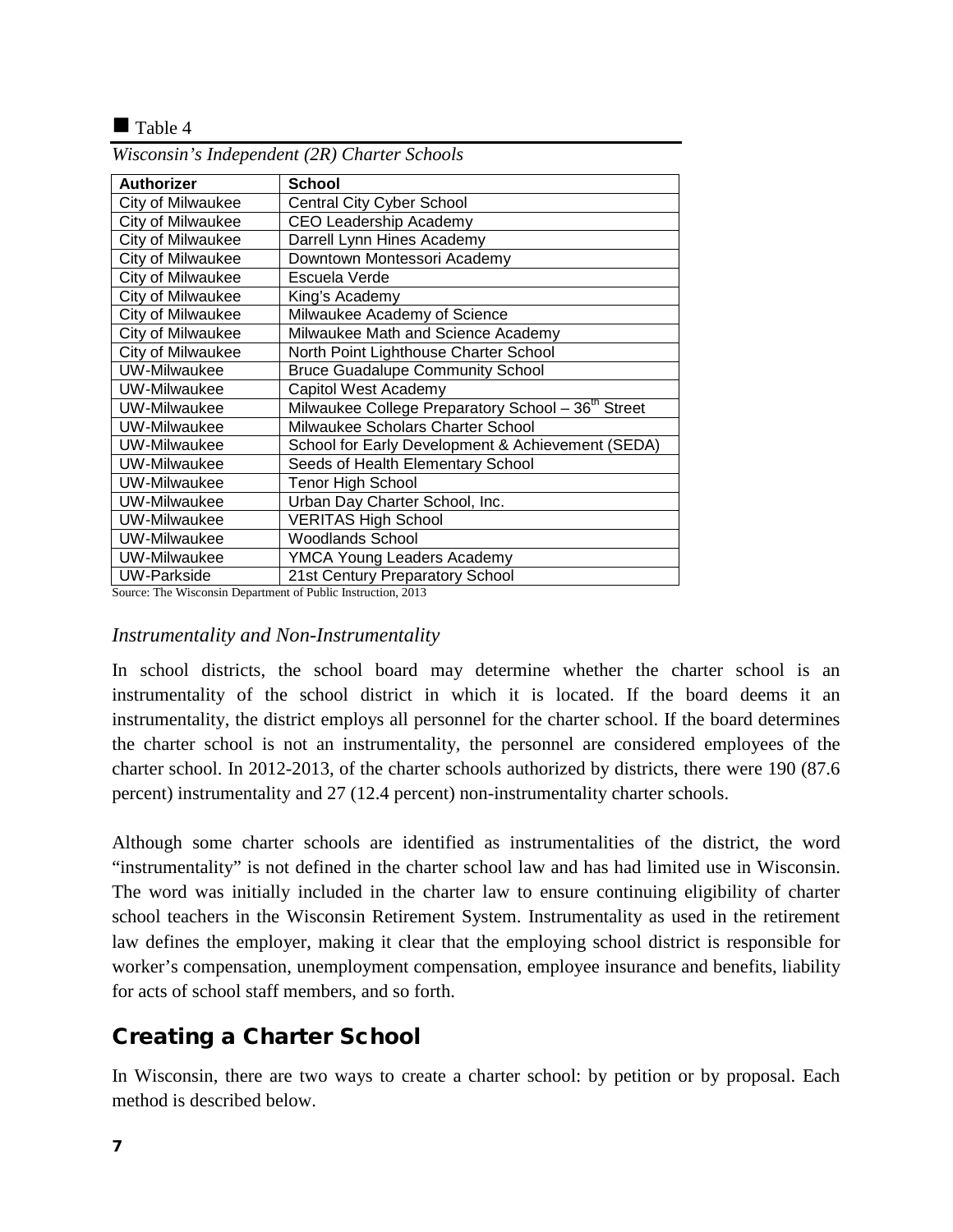#### *Charter School Petition*

#### **Written Petition**

Writing a petition is a collaborative effort between local groups, usually including teachers, administrators, parents, community members, universities or technical colleges, CESAs, students, not-for-profit organizations, or for-profit businesses. Planning requires an understanding of state and federal law as it relates to education, local needs, and educational options.

By law, a petition must include all of the following information:

- 1. The name of the person who is seeking to establish the charter school.
- 2. The name of the person who will be in charge of the charter school and the manner in which administrative services will be provided.
- 3. A description of the educational program of the school.
- 4. The methods the school will use to enable pupils to attain the educational goals under §. 118.01, Wis. Stats.
- 5. The method by which pupil progress in attaining the educational goals under § 118.01, Wis. Stats., will be measured.
- 6. The governance structure of the school, including the method to be followed by the school to ensure parental involvement.
- 7. Subject to sub. (7) (a) and (am) and §118.19 (1), Wis. Stats. and §121.02 (1) (a) 2. Wis. Stats., the qualifications that must be met by the individuals to be employed in the school.
- 8. The procedures that the school will follow to ensure the health and safety of the pupils.
- 9. The means by which the school will achieve a racial and ethnic balance among its pupils that is reflective of the school district population.
- 10. The requirements for admission to the school.
- 11. The manner in which annual audits of the financial and programmatic operations of the school will be performed.
- 12. The procedures for disciplining pupils.
- 13. The public school alternatives for pupils who reside in the school district and do not wish to attend or are not admitted to the charter school.
- 14. A description of the school facilities and the types and limits of the liability insurance that the school will carry.
- 15. The effect of the establishment of the charter school on the liability of the school district.

To assist planners and authorizers, the DPI established a contract benchmark sheet that outlines required and suggested items for inclusion in a charter school contract (see Appendix A).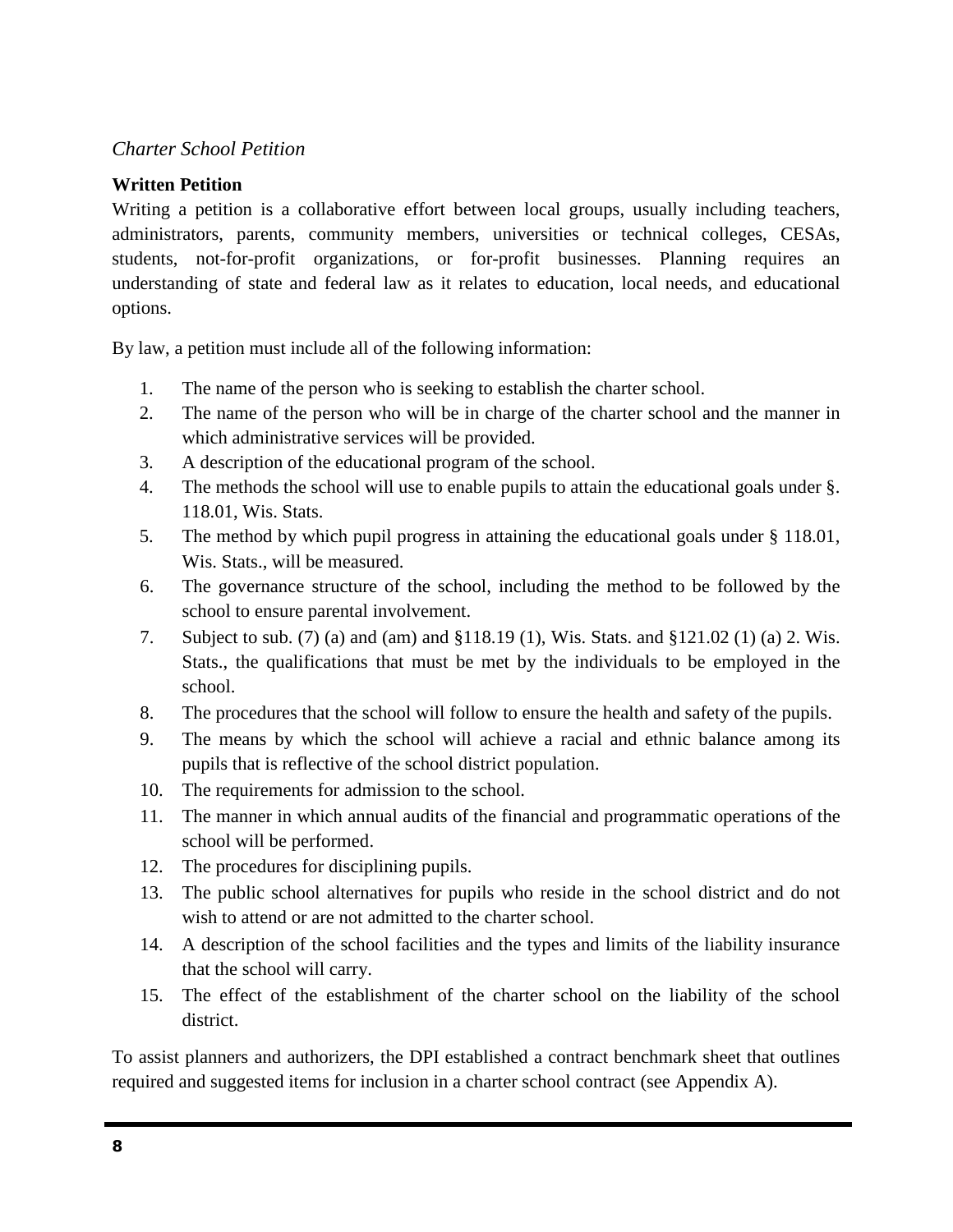After the petition has been written, it must be signed by at least 10 percent of the teachers district-wide or at least 50 percent of the teachers employed at one school. The petition, which requests that the school board establish a charter school, is then filed with the school district clerk.

#### **Public Hearing**

The school board must hold a public hearing within 30 days after receiving a charter school petition. At the hearing, the school board considers both the level of employee and parental support described in the petition and the fiscal impact of the establishment of the charter school on the school district. Consequently, the school board may grant or deny the petition.

For Milwaukee only, if the school board denies a petition, then an appeal is possible. An appeal must be filed with the DPI within 30 days after receiving the denial from the school board. The DPI shall issue a decision, which is final and not subject to judicial review, within 30 days after receiving the appeal.

#### **Conditions for Total Charter School Conversion**

In special circumstances, a school board may grant a petition that would result in the conversion of all the public schools in the school district to charter schools. These circumstances must meet both of the following criteria:

- 1. At least 50 percent of the teachers employed by the school district sign the petition.
- 2. The school board provides alternative public school attendance arrangements for pupils who do not wish to attend or are not admitted to a charter school.

#### *Charter School Proposal*

#### **Written Proposal**

A school board may on its own initiative contract with an outside party to operate a charter school. The contract must include all of the fifteen provisions required in a petition (as noted above) and may include other provisions as agreed to by all parties. The term of this contract may not exceed five school years and may be renewed for one or more terms not exceeding the five years. The contract must specify the amount to be paid to the charter school during each school year and often includes reasons and procedures for revocation or renewal.

#### **Notification**

Whenever a school board intends to establish a charter school, §118.40 (1), Wis. Stats., requires that the State Superintendent of Public Instruction be notified. A notice must include a description of the proposed school. A charter school contract, submitted to the department and which must include sixteen items according to §118.40, Wis. Stats., satisfies this required notification.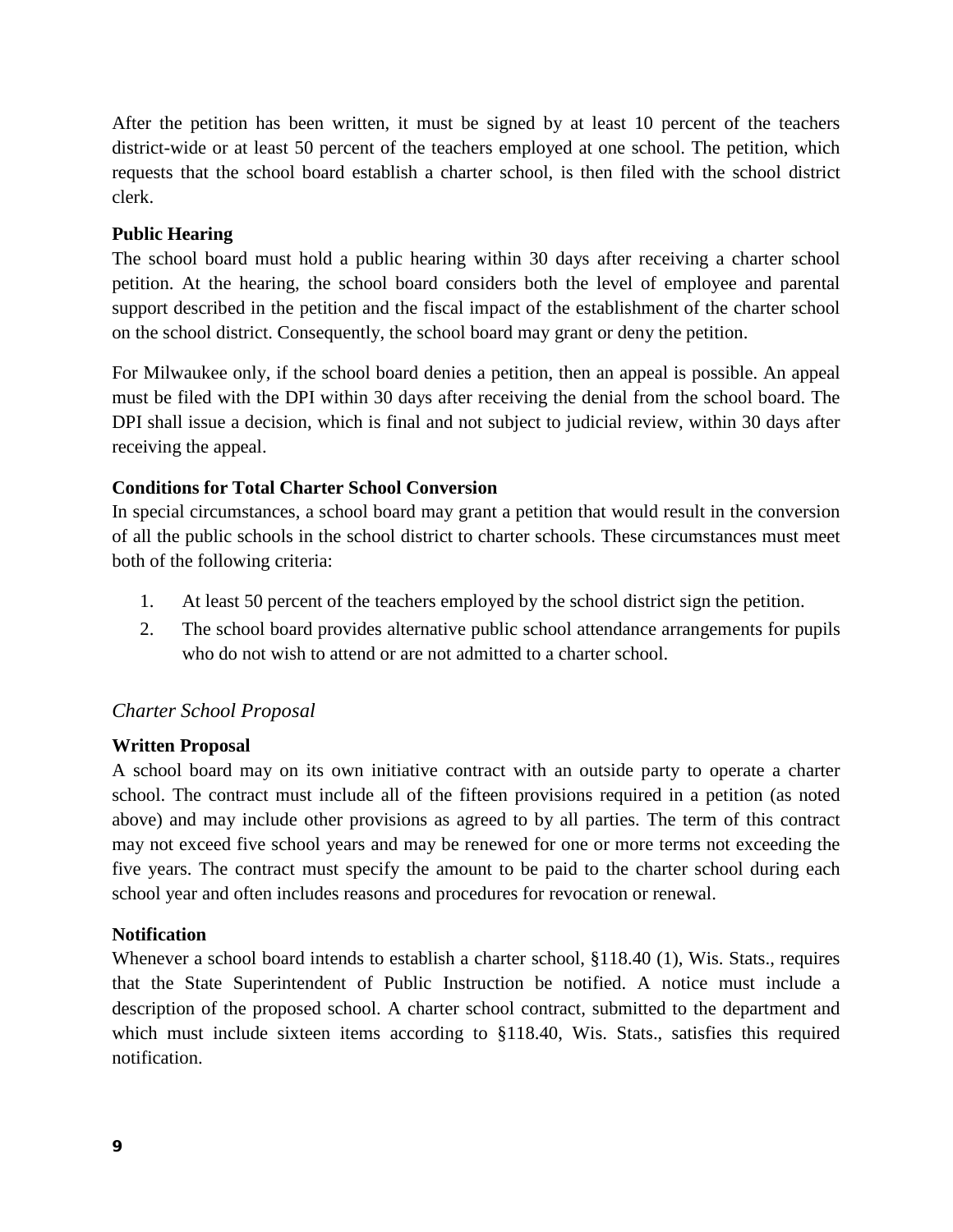#### **Public Hearing**

In some situations, a private school may want to convert to a charter school or a school may want to convert to be a non-instrumentality charter school. This process starts with a public hearing held by the school district at least 30 days before entering into a contract. At the hearing, the school board considers both the level of employee and parental support for the changes and the fiscal impact of the establishment of the charter school on the school district.

#### **Conditions for Total Charter School Conversion**

A school board may not enter into a contract that would result in the conversion of all public schools in the school district to charter schools, except as noted above under *Charter School Petition*.

## First-Level and Second-Level Decisions

School districts have two distinct levels of decision making related to charter schools. A firstlevel decision occurs during the *development* stage of a new charter school when the school district approves further study of a charter school concept, decides to participate in a consortium of school districts, or signs a planning grant with the purposes of seeking federal charter school planning funds from the DPI. A second-level decision occurs at the *implementation* stage when the school district issues a charter, provides a signature on an agreement to participate in a multidistrict charter school, or signs an implementation grant with the purpose of seeking federal charter school startup funds from the DPI. Both levels of decision making are to help define petition and proposal activity as it relates to the planning and implementation of new charter schools. To measure this activity, the DPI annually distributes an electronic survey. The results of the 2012-2013 charter school activity survey are summarized in the next section.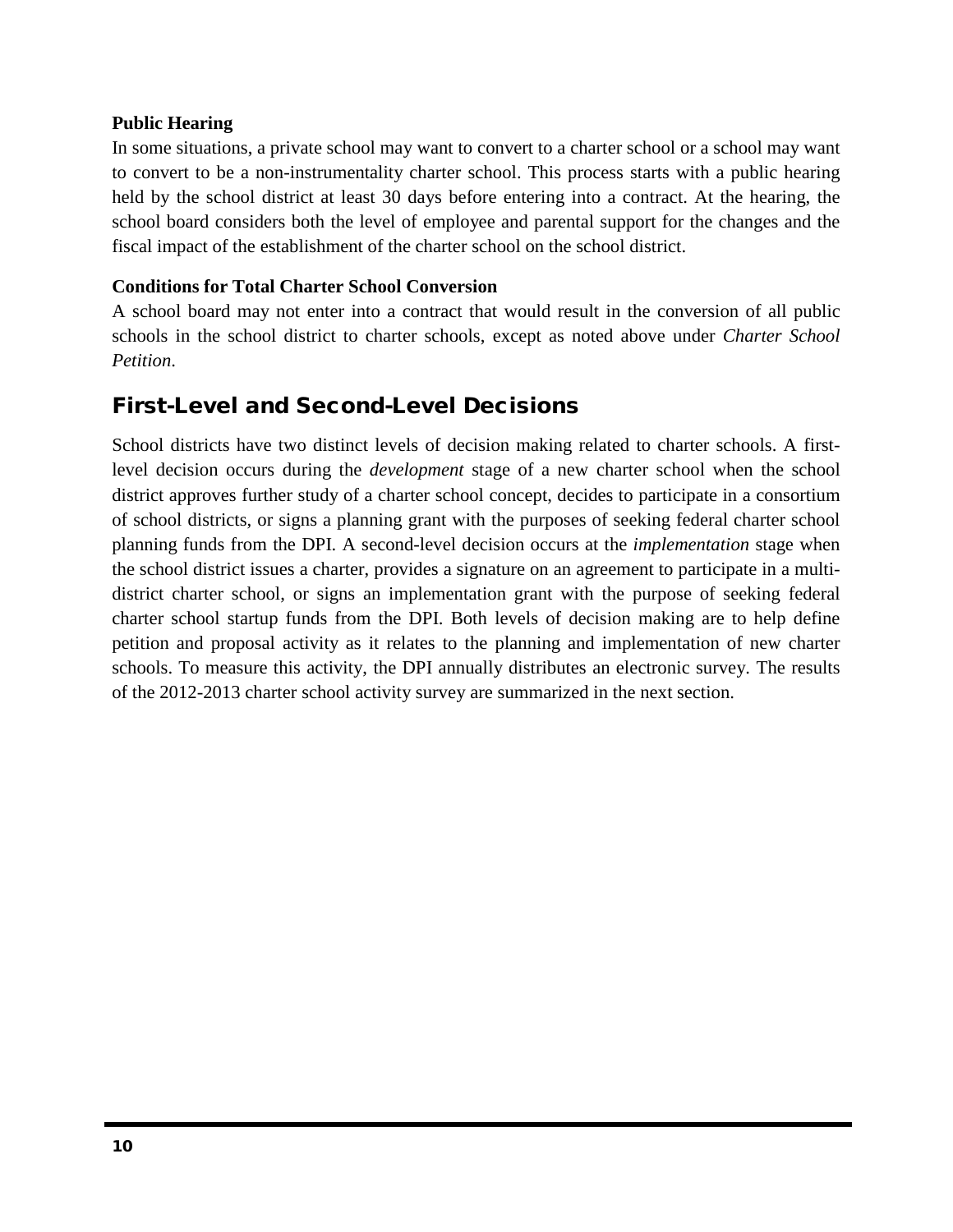# Petition and Proposal Activity – Survey Results

This section describes the petition and proposal activity in school districts during the 2012-2013 school year as well as the action taken by school districts and the DPI. The terms "proposal" and "petition" are used interchangeably here. Additionally, although there are multiple authorizers in the state of Wisconsin (ex: City of Milwaukee, UW-Milwaukee, MATC, and UW-Parkside), the data in this report specifically address local school board actions and do not include activity or actions taken on new charter school proposals by non-school board sponsors.

An introductory letter was mailed to the superintendents of all 424 school districts (see Appendix B). The letter requested that each district complete an electronic online survey that asked questions regarding charter school petitions and/or proposals during the 2012-2013 school years. By sending out reminders and contacting districts directly, 100 percent of the school districts responded. When inconsistencies were noted between survey data and grant documentation, a follow-up contact was made to the respondents to ensure accuracy and reliability of results from all sources of data.

The electronic online survey had 16 questions (see Appendix C). Questions 1-3 identified the district, district code, name and title of the person completing the survey. Questions 4-15 dealt with substantive issues related to charter school creation. The final question, 16, allowed for an open comment, giving districts an opportunity to comment generally about charter schools or comment specifically about the WCSP.

## General Information

Most of the survey respondents were high-level administrators. Specifically, 370 (87.3 percent) indicated their title as being District Administrator, Superintendent, Assistant Superintendent, or Associate Superintendent. Twenty-five survey respondents (5.9 percent) indicated their position as Assistant to the Superintendent, Administrative Assistant, or District Secretary. Nine survey respondents (2.1 percent) indicated a position at a school, such as Charter School Director or School Principal. Ten survey respondents (2.4 percent) indicated their title as being a director of education programming, such as Director of Learning, Director of Student Achievement, Director of Student Services, Director of Pupil Services, or Director of Instructional Services among others. The remaining survey respondents held positions such as Business Manager and Bookkeeper, among others.

Figure 1 provides a breakdown by CESA, comparing the number of first-level decisions made on proposed new charter schools during the 2011-2012 and the 2012-2013 school years. As shown, the number of charter school petitions increased in CESAs 1, 4, and 8, while CESAs 3 and 12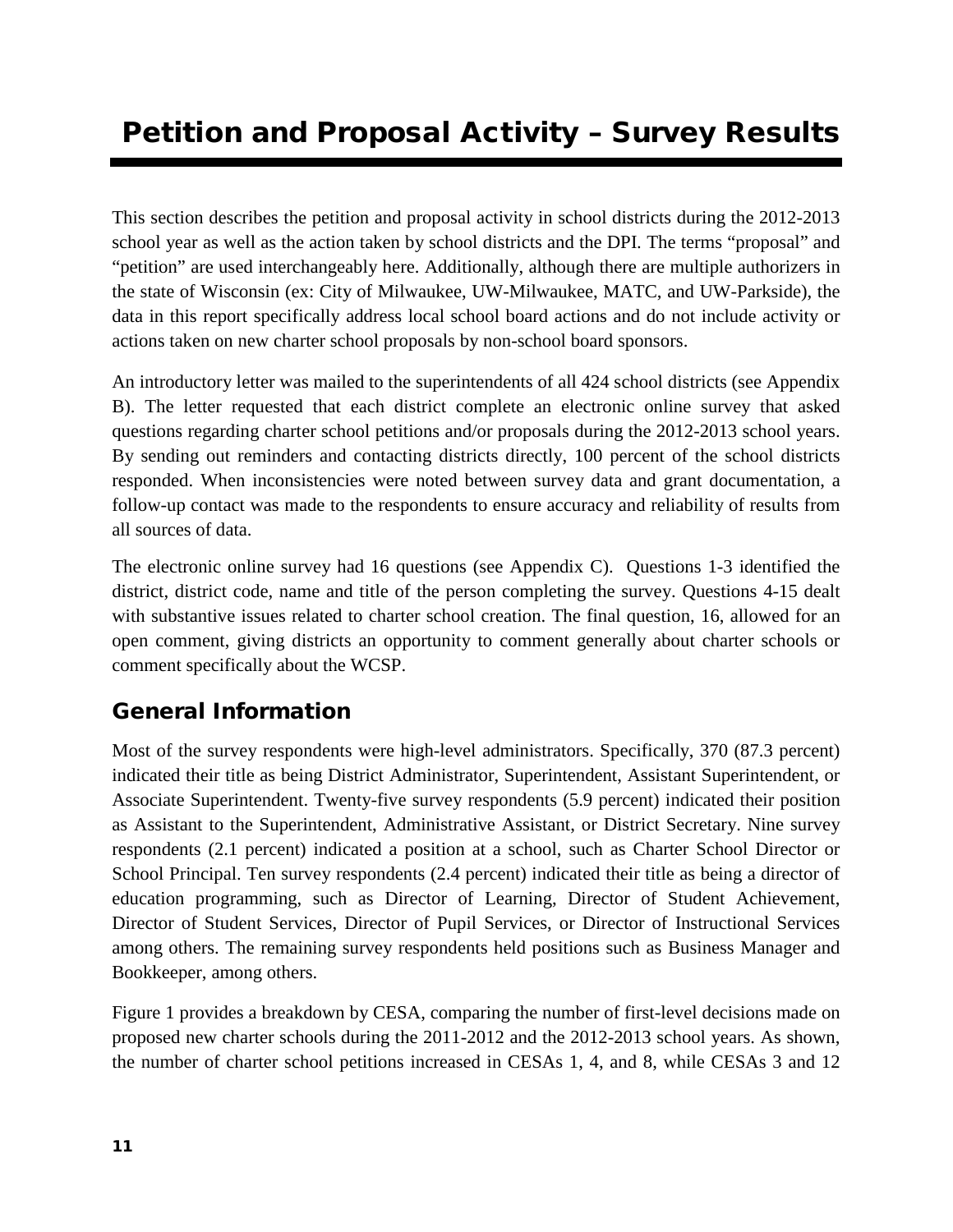remained steady. All other CESAs saw a decrease in the initial stages of charter school activity between the two years.

#### $\blacksquare$  Figure 1

*Comparison by CESA – Number of First-Level Decisions on Proposed New Charter Schools during the 2011-2012 and 2012-2013 School Years*



Source: The Wisconsin Department of Public Instruction, 2013

Figure 2 displays a comparison of the number of districts with operating charter schools to the number of districts with first-level decisions for proposed new petitions for the 2012-2013 school year. Of the 39 districts with first-level decisions, 13 of them (33.3 percent) were currently not operating a charter school.

#### $\blacksquare$  Figure 2

*Comparison by CESA – The Number of Districts with Operating Charter Schools and the Number of Districts with First-Level Decisions on New Charter Schools in 2012-2013*



| □ # of Districts with Operating Charter Schools                                      |  |
|--------------------------------------------------------------------------------------|--|
| # of Districts with First-Level Decisions for Proposed<br><b>New Charter Schools</b> |  |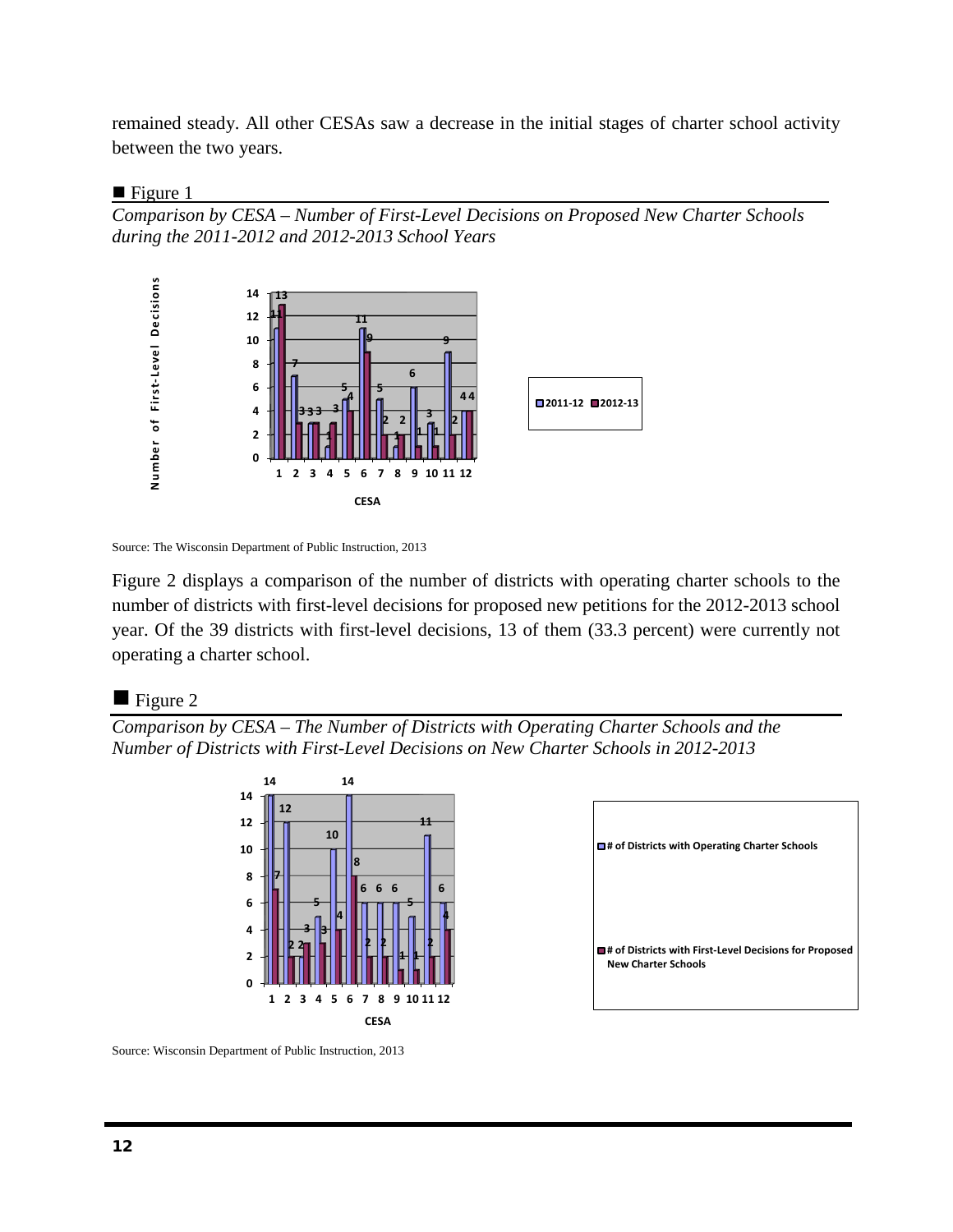# First-Level Decisions

Between July 1, 2012 and June 30, 2013, 39 districts reported a total of 47 first-level decisions. Districts approved 45 (95.7 percent) of the filed proposals for the reasons noted in Table 4.

| <b>Table</b> |  |
|--------------|--|
|--------------|--|

*Reasons for Approval of First-Level Decisions*

| Reason                                       | <b>Number</b><br>(n=45) | Percentage |
|----------------------------------------------|-------------------------|------------|
| Realizes an alternative vision for schooling | 30                      | 66.7%      |
| Increases student achievement                | 26                      | 57.7%      |
| Attracts students                            | 24                      | 53.3%      |
| Increases parent/community involvement       | 19                      | 42.2%      |
| Serves a special population                  | 16                      | 35.5%      |
| Participates in a charter school consortium  | 3                       | 6.7%       |
| Other                                        |                         | 8.8%       |

Source: The Wisconsin Department of Public Instruction, 2013

The reason most given for approving new proposals by the respondents to our Wisconsin-wide survey was "realizes an alternative vision for schooling" (66.7 percent). Increasing student achievement (57.7 percent) and attracting students (53.3 percent) were also frequently cited. A significant percentage of districts in Wisconsin (42.2 percent**)** noted "increases parent/community involvement" as a reason for approving new petitions, while serving a special student population was also commonly mentioned (35.5 percent). Some survey respondents (6.7 percent) cited participating in a charter school consortium as a reason for approving new proposals. Four districts (8.8 percent) listed other reasons for their interest in starting a charter school in Wisconsin. Numerous districts cited multiple reasons for approving first-level decisions.

The table below shows reasons why districts denied first-level decisions. Two districts reported a total of two first-level denials. The reason identified for denial was based on financial constraints. Additionally, one district also identified under "Other" a "concern regarding academic performance of other schools in the … portfolio". Past reasons for denials, which were not cited in 2012-2013, include: a) lack of teacher, parent, or community support; b) declining enrollment; and c) district liability.

#### $\blacksquare$  Table 6

*Reasons for Denial of First-Level Decisions*

| Reason                   | <b>Number</b><br>$(n=2)$ | Percentage |
|--------------------------|--------------------------|------------|
| <b>Financial reasons</b> |                          | 100%       |
| Dther                    |                          | 50%        |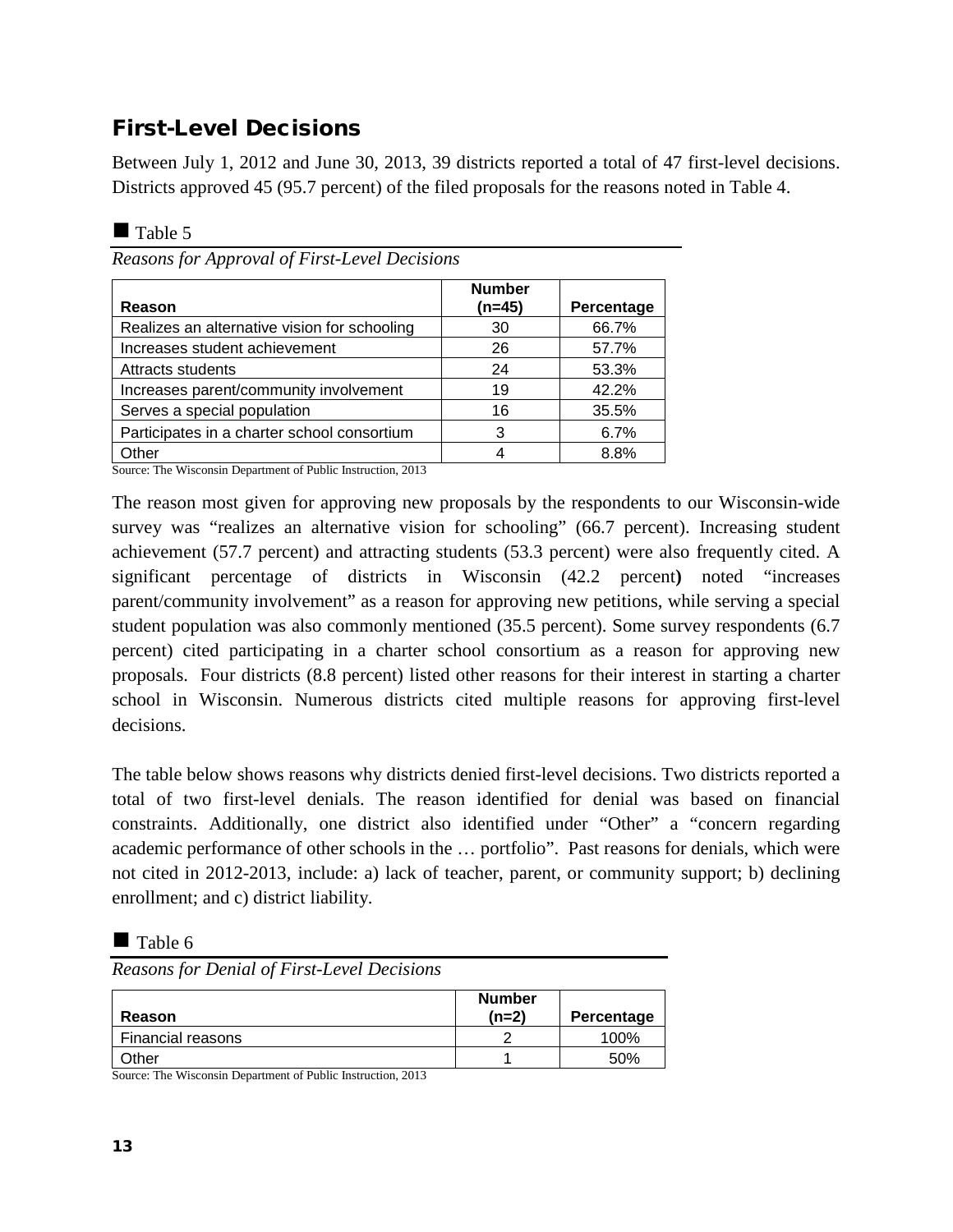# Second-Level Decisions

After the first-level approval, proposals must pass a second level of approval before a charter school can be established. Between July 1, 2012 and June 30, 2013, 39 Wisconsin school districts reported making 44 second-level decisions. Forty-three second-level decisions were approved, and one was denied. Districts that reported second-level decision approval of a proposal did so for a variety of reasons noted in Table 6.

#### ■ Table 7

*Reasons for Approval of Second-Level Decisions*

| <b>Reason</b>                                | <b>Number</b><br>$(n=43)$ | Percentage |
|----------------------------------------------|---------------------------|------------|
| Realizes an alternative vision for schooling | 31                        | 72.1%      |
| Increases student achievement                | 27                        | 62.8%      |
| Attracts students                            | 24                        | 55.8%      |
| Increases parent/community involvement       | 20                        | 46.5%      |
| Serves a special population                  | 17                        | 39.5%      |
| Participates in a charter school consortium  | 3                         | 7.0%       |
| Other                                        |                           | 9.3%       |

Source: The Wisconsin Department of Public Instruction, 2013

The reasons respondents provided for approving second-level decisions are consistent with the reasons provided for approving first-level decisions. Realizing an alternative vision for schooling (72.1 percent), increasing student achievement (62.8 percent), attracting students (55.8 percent), and increasing parent/community involvement (46.5 percent) were the top four reasons cited for approval of second-level decisions. Serving a special population (39.5 percent) was also favored, while four districts (9.3 percent) cited other reasons for approving a second-level decision. As is evident, numerous districts cited multiple reasons for approving first-level decisions.

One district reported a denial of one second-level decision. The district cited low enrollment as the reason for denial. Historically, other reasons for denial have included declining enrollment, lack of program uniqueness, and withdrawing from a multi-district consortium.

Table 8

*Reasons for Denial of Second-Level Decisions*

| Reason | <b>Number</b><br>(n=1) | Percentage |
|--------|------------------------|------------|
| Other  |                        | 100%       |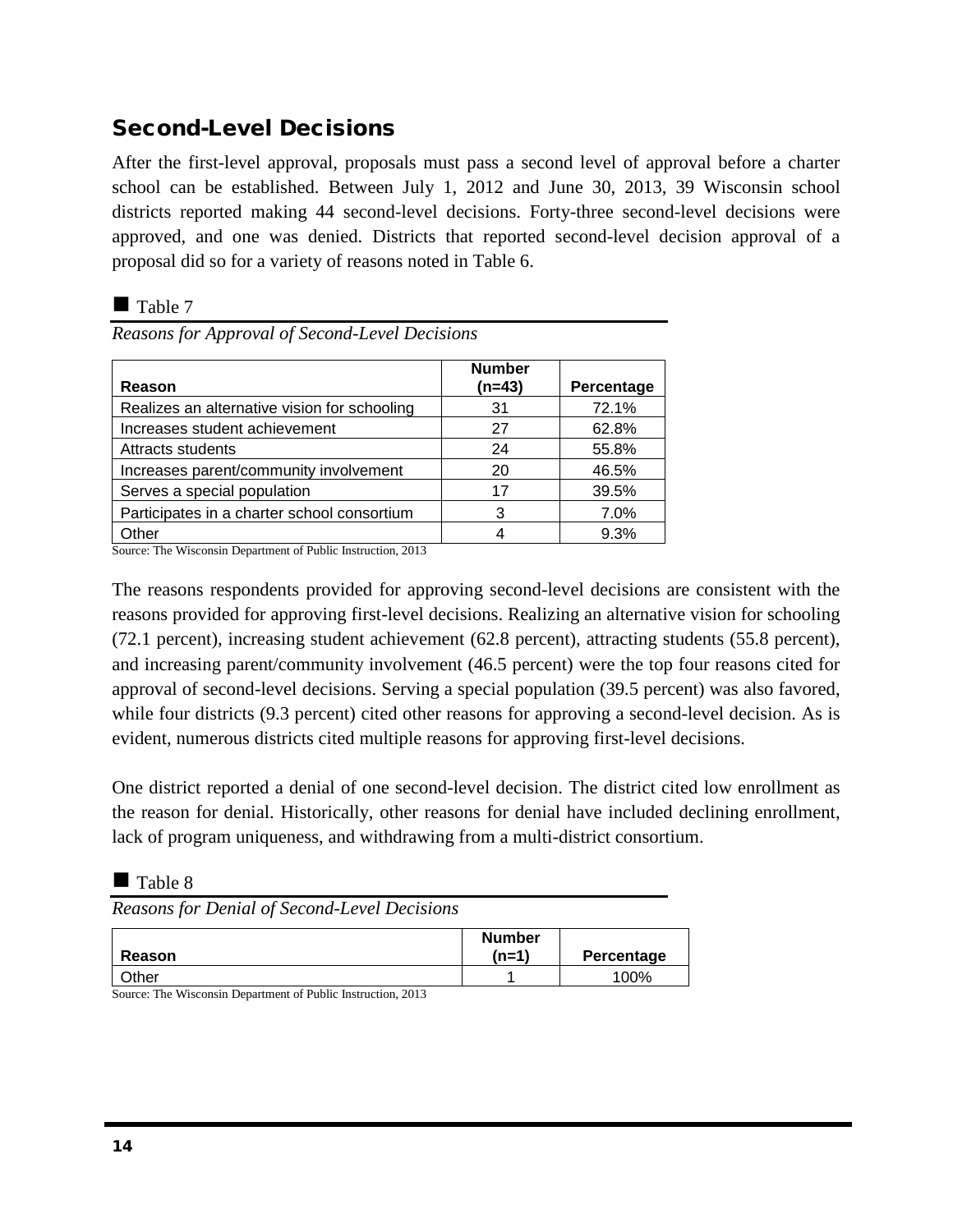# Source of Petitions and Proposals

A majority of charter school proposals came from school administrators, district superintendents, teachers, and parents. The five districts that noted "other" indicated the school board, a technical college, and an existing charter school governance board as the source of a new charter proposal.

| `able |  |
|-------|--|
|-------|--|

*Source of Charter School Petitions and Proposals*

| <b>Source</b>                  | <b>Number</b><br>(n=55) | Percentage |
|--------------------------------|-------------------------|------------|
| <b>School Administration</b>   | 34                      | 61.8%      |
| Teachers                       | 33                      | 60%        |
| <b>District Superintendent</b> | 28                      | 50.9%      |
| Parents                        | 26                      | 47.3%      |
| Community (not-for-profit)     | 16                      | 29.1%      |
| Business (for-profit)          | 4                       | 7.3%       |
| <b>CESA</b>                    |                         | 1.8%       |
| Other                          | 5                       | 9.1%       |

Source: The Wisconsin Department of Public Instruction, 2013

# Planning Group Participants

Survey results indicate that school administrators and teachers made up the majority of charter school planning groups during the 2012-2013 school year, while district superintendents, parents and not-for-profit community groups were close behind. The six districts that noted "other" indicated that their planning boards included school board members, university representatives, and technical college representatives.

*Charter School Planning Group Members*

| <b>Source</b>                  | <b>Number</b><br>$(n=55)$ | Percentage |
|--------------------------------|---------------------------|------------|
| <b>Teachers</b>                | 51                        | 92.7%      |
| School Administration          | 47                        | 85.5%      |
| Parents                        | 43                        | 78.2%      |
| Community (not-for-profit)     | 37                        | 67.3%      |
| <b>District Superintendent</b> | 35                        | 63.6%      |
| Business (for-profit)          | 16                        | 29.1%      |
| <b>CESA</b>                    |                           | 12.7%      |
| Other                          |                           | 10.9%      |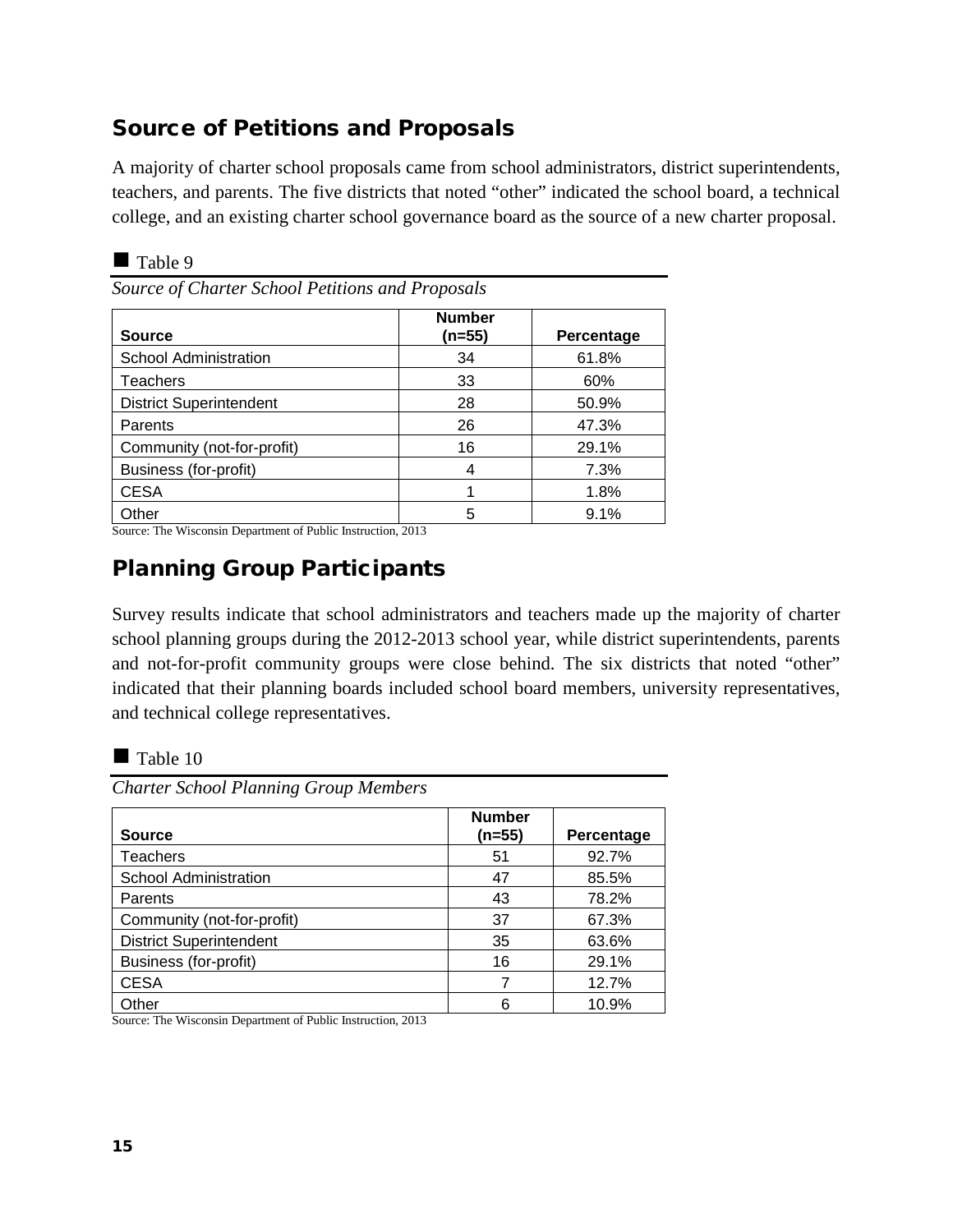# Comments from Survey

Seventy-one of the 424 Wisconsin school districts offered additional comments on the survey. Many respondents stated that their charter school has given the children, parents and staff an opportunity to experience alternatives to traditional schooling. Some respondents stated that the district was considering charter schools as an option for the 2013 – 2014 school year, while others responded that their district has not and does not plan to develop a charter school in the future. Other respondents expressed concerns about accountability for charters and their fiscal impact on non-charter public schools, while still others discussed the importance of allowing charters to be innovative with minimal restrictions. A few respondents objected to the idea of charter schools altogether. Numerous respondents stated their appreciation for the DPI's support and hard work related to charter schools.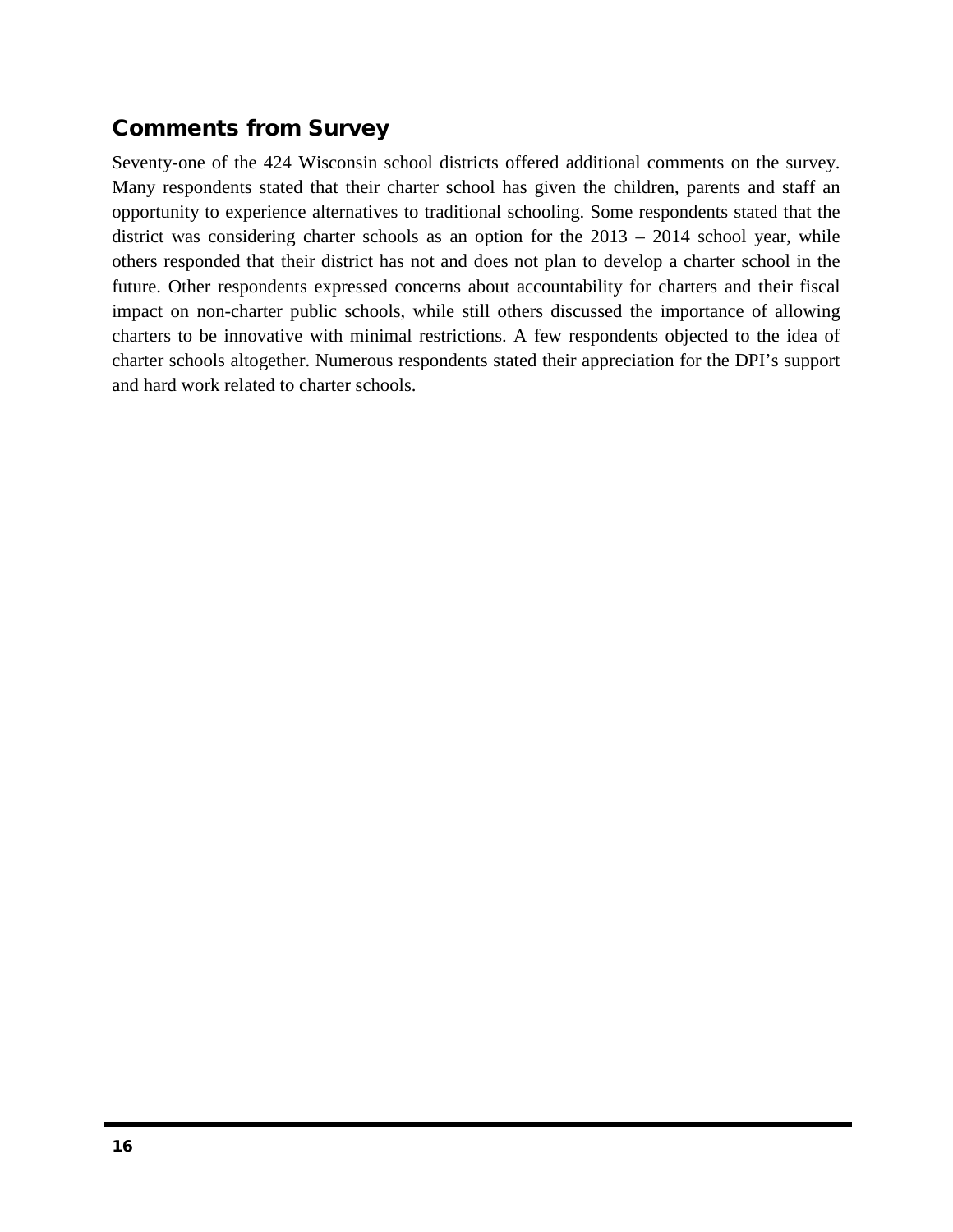# Status of Charter Schools and Federal Grants

To further understand the current state of charter schools in Wisconsin, this section includes details about the status of charter schools and their funding.

There were 238 operating charter schools in the 2012-2013 school year, 217 of which were authorized by 97 school districts. Of the remaining 21 charter schools, 11 were authorized by UW-Milwaukee, nine were authorized by the Common Council of the City of Milwaukee, and one was authorized by UW-Parkside.

A total of 109 grant applications (43 planning, 23 initial implementation, 32 implementation renewals, 6 dissemination, and 5 dissemination renewals) were submitted to the DPI for the 2012-2013 school year. Twenty-five grant applications were not funded or were withdrawn. A listing of charter proposals, the type of federal charter school grant application submitted to the DPI by April 15, 2012, the status of the application as funded or not funded, and school status as of September 2012, are provided below in Table 10.

#### $\blacksquare$  Table 11

| <b>Authorizer Name</b> | <b>School Name</b>                                             | Grant<br><b>Type</b>            | <b>Funding</b><br><b>Status</b> | <b>School Status</b><br>as of 9/1/2012 |
|------------------------|----------------------------------------------------------------|---------------------------------|---------------------------------|----------------------------------------|
| Albany                 | <b>Albany Community</b><br><b>Elementary School</b>            | Planning                        | Not funded                      |                                        |
| Albany                 | <b>Albany Community</b><br>Middle School                       | Planning                        | Funded                          | Planning                               |
| Appleton Area          | Appleton Bilingual<br>School                                   | Implementation<br>Renewal       | Funded                          | Open                                   |
| Appleton Area          | <b>Appleton Public</b><br>Montessori                           | <b>Dissemination</b><br>Renewal | Funded                          | Open                                   |
| Appleton Area          | Kaleidoscope<br>Academy                                        | <b>Dissemination</b><br>Renewal | Funded                          | Open                                   |
| Ashland                | <b>Ashland Elementary</b><br><b>Charter School</b>             | Planning                        | Funded                          | Planning                               |
| Birchwood              | <b>Birchwood Public</b><br><b>Montessori Charter</b><br>School | Implementation                  | Funded                          | Open                                   |
| Chequamegon            | Glidden Class ACT                                              | <b>Dissemination</b><br>Renewal | Funded                          | Open                                   |
| Chetek                 | <b>Red Cedar</b><br>Environmental<br>Institute                 | Implementation<br>Renewal       | Funded                          | Open                                   |
| City of Milwaukee      | <b>CEO Leadership</b><br>Academy                               | Implementation<br>Renewal       | Funded                          | Open                                   |

*The DPI Action on Grant Applications Submitted April 2012*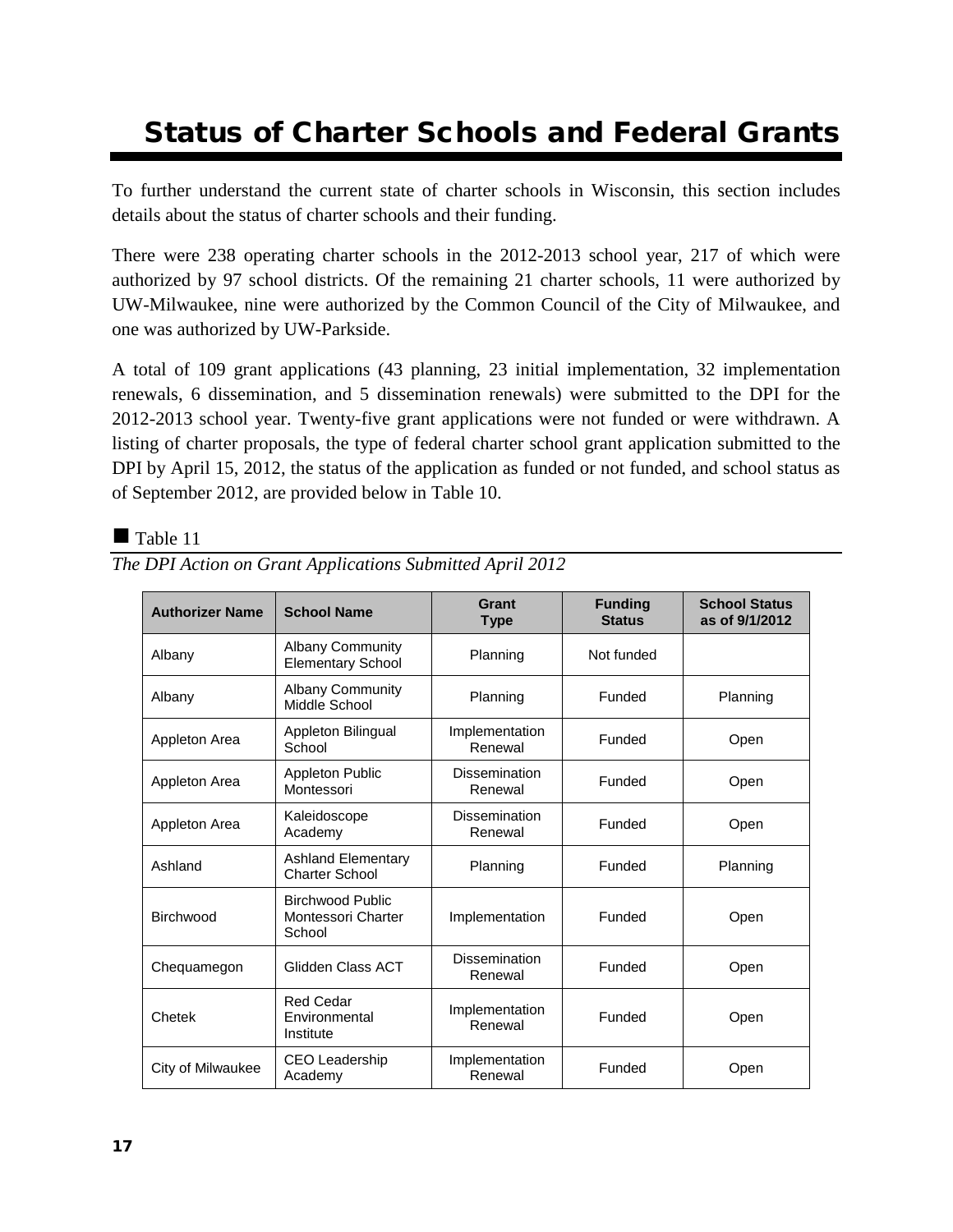| City of Milwaukee | Escuela Verde                                                | Implementation                  | Funded                | Planning |
|-------------------|--------------------------------------------------------------|---------------------------------|-----------------------|----------|
| City of Milwaukee | Milwaukee Math &<br>Science Academy                          | Implementation<br>Renewal       | Funded                | Open     |
| City of Milwaukee | Milwaukee School of<br>Academics and<br>Character            | Planning                        | Not funded            |          |
| City of Milwaukee | <b>North Point</b><br>Lighthouse Charter<br>School           | Implementation                  | Funded                | Open     |
| City of Milwaukee | <b>Quest Milwaukee</b><br><b>Charter School</b>              | Planning                        | Funded -<br>withdrawn |          |
| City of Milwaukee | Rocketship<br>Milwaukee Public<br>School                     | Planning                        | Funded                | Planning |
| Clayton           | <b>Clayton Career</b><br>Academy                             | Planning                        | Not funded            |          |
| Clear Lake        | Clear Lake<br><b>Experiential Charter</b>                    | Planning                        | Not funded            |          |
| Cumberland        | <b>Island City Research</b><br>Academy                       | <b>Dissemination</b><br>Renewal | Funded                | Open     |
| Cumberland        | Island City Tech and<br>Career Academy                       | Planning                        | Funded                | Planning |
| <b>DC</b> Everest | <b>IDEA Charter School</b>                                   | Implementation<br>Renewal       | Funded                | Open     |
| Denmark           | <b>Denmark Community</b><br>School                           | Implementation                  | Funded                | Open     |
| Fond Du Lac       | Fond du Lac STEM<br>Academy                                  | Implementation                  | Funded                | Open     |
| Fond Du Lac       | Fond du Lac STEM<br>Institute                                | Planning                        | Funded                | Planning |
| Gillett           | Cre8                                                         | Implementation<br>Renewal       | Funded                | Open     |
| Gillett           | Gillett's Occupation<br>and Leadership<br>(GOAL)             | Implementation<br>Renewal       | Funded                | Open     |
| Green Bay Area    | iLearn Green Bay                                             | Planning                        | Funded                | Planning |
| Green Bay Area    | John Dewey<br>Academy of Learning                            | Implementation<br>Renewal       | Funded                | Open     |
| Green Lake        | Green Lake Global<br>and Environmental<br>Academy            | Dissemination                   | Not funded            | Open     |
| Hartland          | The Hartland School<br>of Fine Arts, Literacy<br>and Culture | Planning                        | Funded                | Planning |
| Hayward           | Northern Waters<br><b>Environmental School</b>               | Implementation                  | Funded                | Planning |
| Highland          | <b>Highland Community</b><br><b>Elementary School</b>        | Implementation                  | Funded                | Open     |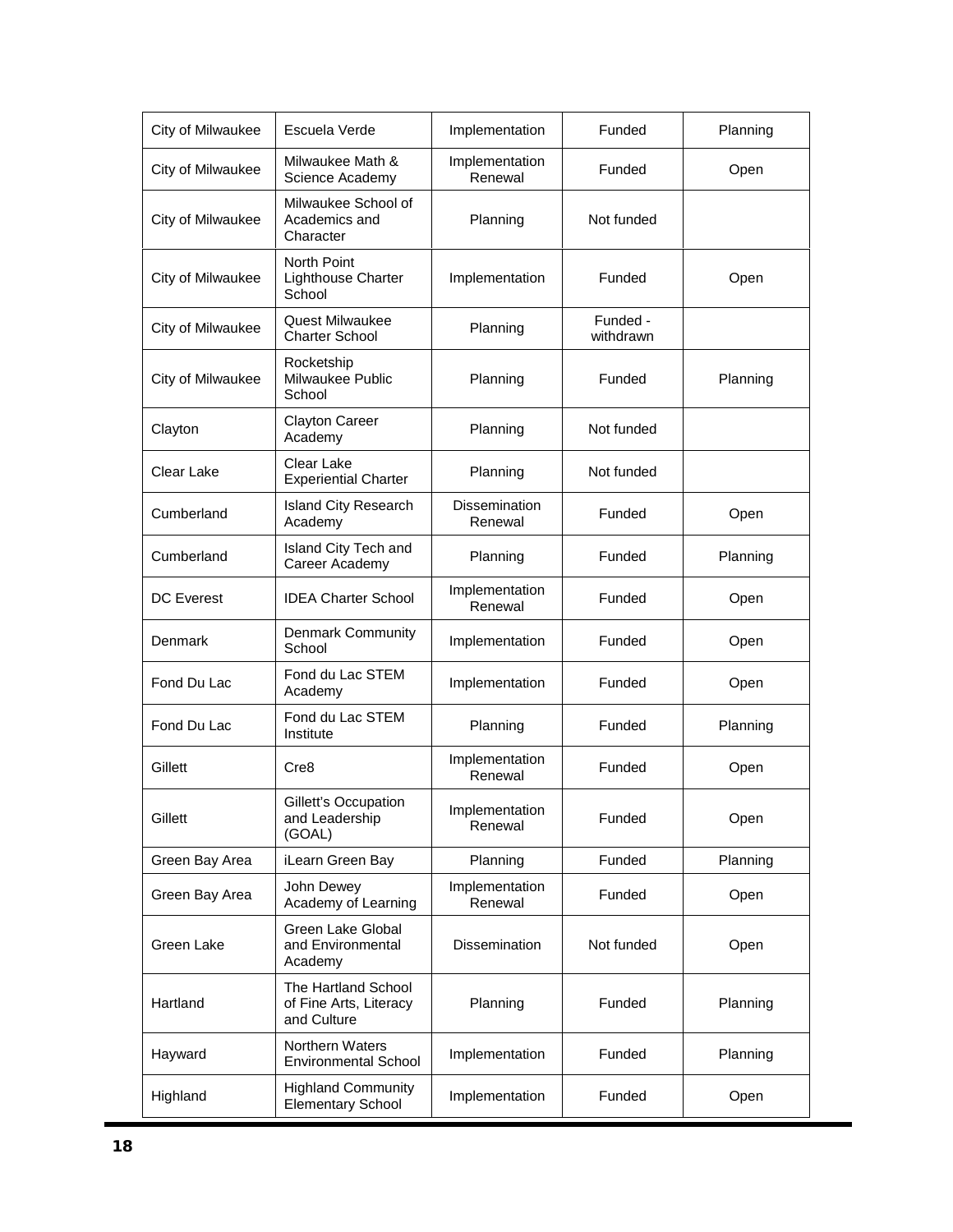| Highland                       | <b>Highland Community</b><br><b>High School</b>               | Implementation                  | Funded     | Open     |
|--------------------------------|---------------------------------------------------------------|---------------------------------|------------|----------|
| Hortonville                    | Fox West Academy of<br>Collaborative<br>Learning              | Implementation<br>Renewal       | Funded     | Open     |
| Janesville                     | <b>Franklin STEM</b><br>Academy                               | Planning                        | Not Funded |          |
| Kaukauna Area                  | <b>New Directions</b><br>Learning Community                   | Implementation<br>Renewal       | Funded     | Open     |
| Kaukauna Area                  | Park Community<br><b>Charter School</b>                       | Implementation<br>Renewal       | Funded     | Open     |
| Kenosha Unified                | Kenosha School of<br>Technology<br><b>Enhanced Curriculum</b> | <b>Dissemination</b><br>Renewal | Funded     | Open     |
| Kettle Moraine                 | <b>KM Explore</b>                                             | Planning                        | Funded     | Planning |
| Kettle Moraine                 | <b>KM Global</b>                                              | Implementation<br>Renewal       | Funded     | Open     |
| Kettle Moraine                 | <b>KM Perform</b>                                             | Implementation<br>Renewal       | Funded     | Open     |
| Kimberly                       | Kornerstone Charter<br>School                                 | Implementation<br>Renewal       | Funded     | Open     |
| La Crosse                      | Design Institute                                              | Implementation<br>Renewal       | Funded     | Open     |
| Lac du Flambeau                | Lac du Flambeau<br>Community<br><b>Elementary School</b>      | Planning                        | Not Funded |          |
| Lac du Flambeau                | Lac du Flambeau<br><b>Community Middle</b><br>School          | Planning                        | Not Funded |          |
| Little Chute                   | Little Chute Career<br>Pathways Academy                       | Implementation<br>Renewal       | Funded     | Open     |
| <b>Little Chute</b>            | WI Academy of Virtual<br>Education                            | Planning                        | Not Funded |          |
| Lodi                           | Global Learning<br>Expedition                                 | Planning                        | Not Funded |          |
| Lodi                           | <b>Ouisconsing School</b><br>of Collaboration                 | Implementation                  | Funded     | Open     |
| Madison                        | <b>Badger Rock Middle</b><br>School                           | Implementation<br>Renewal       | Funded     | Open     |
| Marathon City                  | Marathon Venture<br>Academy                                   | Implementation<br>Renewal       | Funded     | Open     |
| Mauston                        | <b>iLEAD Charter School</b>                                   | Implementation<br>Renewal       | Funded     | Open     |
| Merrill/Marathon<br>City       | Maple Grove<br>Schoolhouse                                    | Implementation                  | Funded     | Open     |
| Middleton-Cross<br>Plains Area | <b>Clark Street</b><br><b>Community School</b>                | Implementation                  | Funded     | Open     |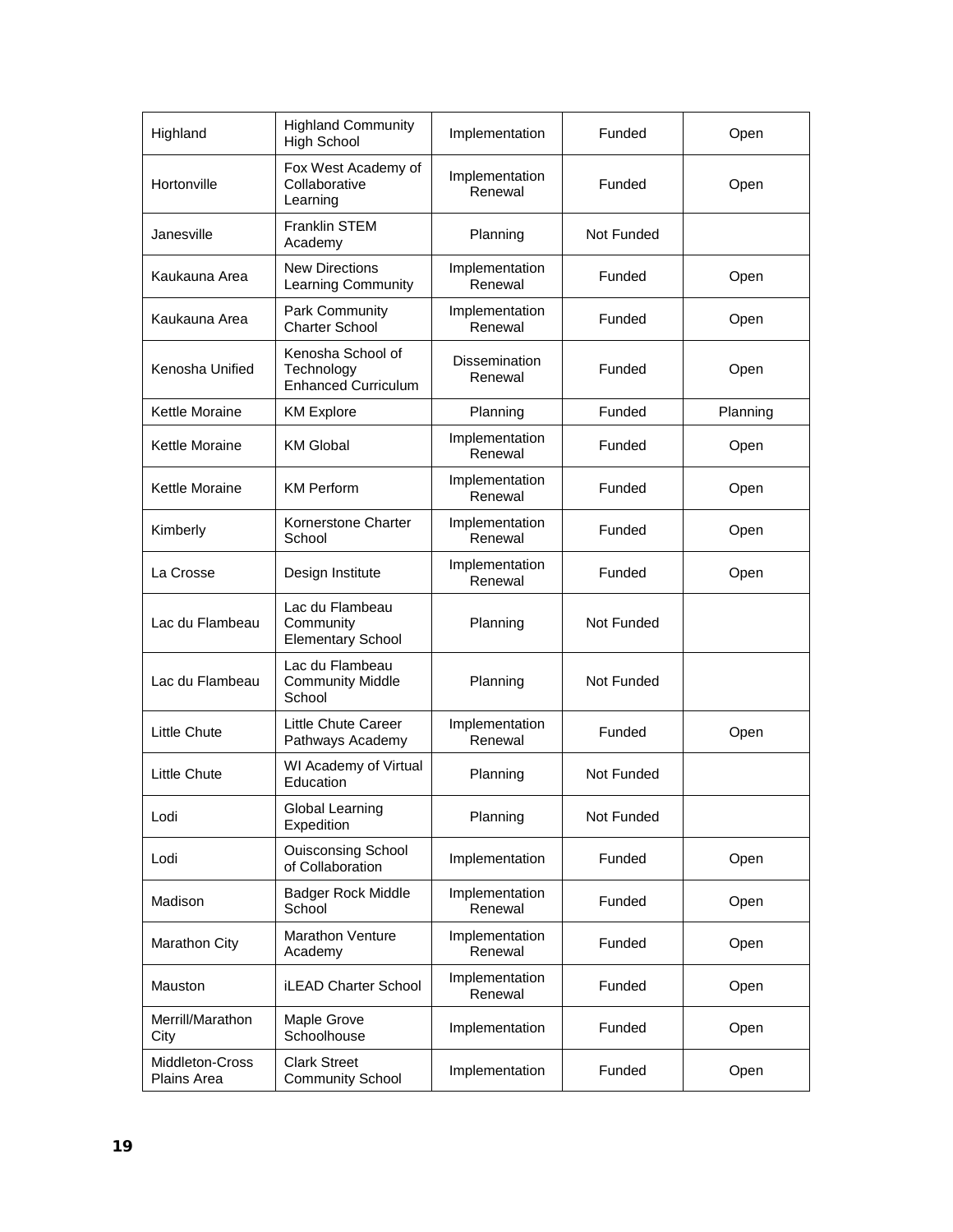| Milwaukee              | The Alliance School                                                                     | <b>Dissemination</b>      | Funded     | Open     |
|------------------------|-----------------------------------------------------------------------------------------|---------------------------|------------|----------|
| Milwaukee              | The Banner School of<br>Milwaukee                                                       | Planning                  | Funded     | Planning |
| Milwaukee              | City Roots School                                                                       | Planning                  | Not Funded |          |
| Milwaukee              | Kathryn T. Daniels<br><b>University Prep</b><br>Academy                                 | Implementation<br>Renewal | Funded     | Open     |
| Milwaukee              | Milwaukee College<br>Preparatory<br>Academy-38 <sup>th</sup> Street                     | Implementation<br>Renewal | Funded     | Open     |
| Milwaukee              | Milwaukee College<br>Preparatory<br>Academy-Lloyd Street                                | Implementation            | Funded     | Open     |
| Milwaukee              | Milwaukee EXCEL<br><b>Charter High School</b>                                           | Implementation<br>Renewal | Funded     | Open     |
| Milwaukee              | Milwaukee Teacher<br><b>Education Center -</b><br>School of<br>Environmental<br>Science | Planning                  | Funded     | Planning |
| Milwaukee              | North Division High<br>School                                                           | Implementation            | Not Funded | Open     |
| Milwaukee              | Northwest Campus<br>School                                                              | Planning                  | Funded     | Planning |
| Milwaukee              | Young Leaders<br>Academy                                                                | Planning                  | Withdrawn  |          |
| Minocqua J1            | Minocqua Creative<br><b>Minds</b>                                                       | Implementation            | Funded     | Open     |
| Mishicot               | Mishicot Online<br><b>Virtual Education</b><br>Academy                                  | Planning                  | Not Funded |          |
| Monroe                 | Monroe Innovation<br>Institute                                                          | Planning                  | Not Funded |          |
| Montello               | <b>Forest Lane Charter</b><br>School                                                    | Implementation            | Funded     | Open     |
| Montello               | Montello Jr/Sr High<br>School                                                           | Planning                  | Funded     | Planning |
| New London             | <b>Next Generation</b><br>Academy                                                       | Planning                  | Funded     | Planning |
| <b>Northland Pines</b> | School of Options and<br>Applied Research                                               | Planning                  | Funded     | Planning |
| Northwood              | NorthStar Community<br>Charter                                                          | Implementation<br>Renewal | Funded     | Open     |
| Northwood              | Northwood Charter<br>High School                                                        | Implementation            | Funded     | Open     |
| Oconto Falls           | New Path Charter<br>School                                                              | Dissemination             | Not funded | Open     |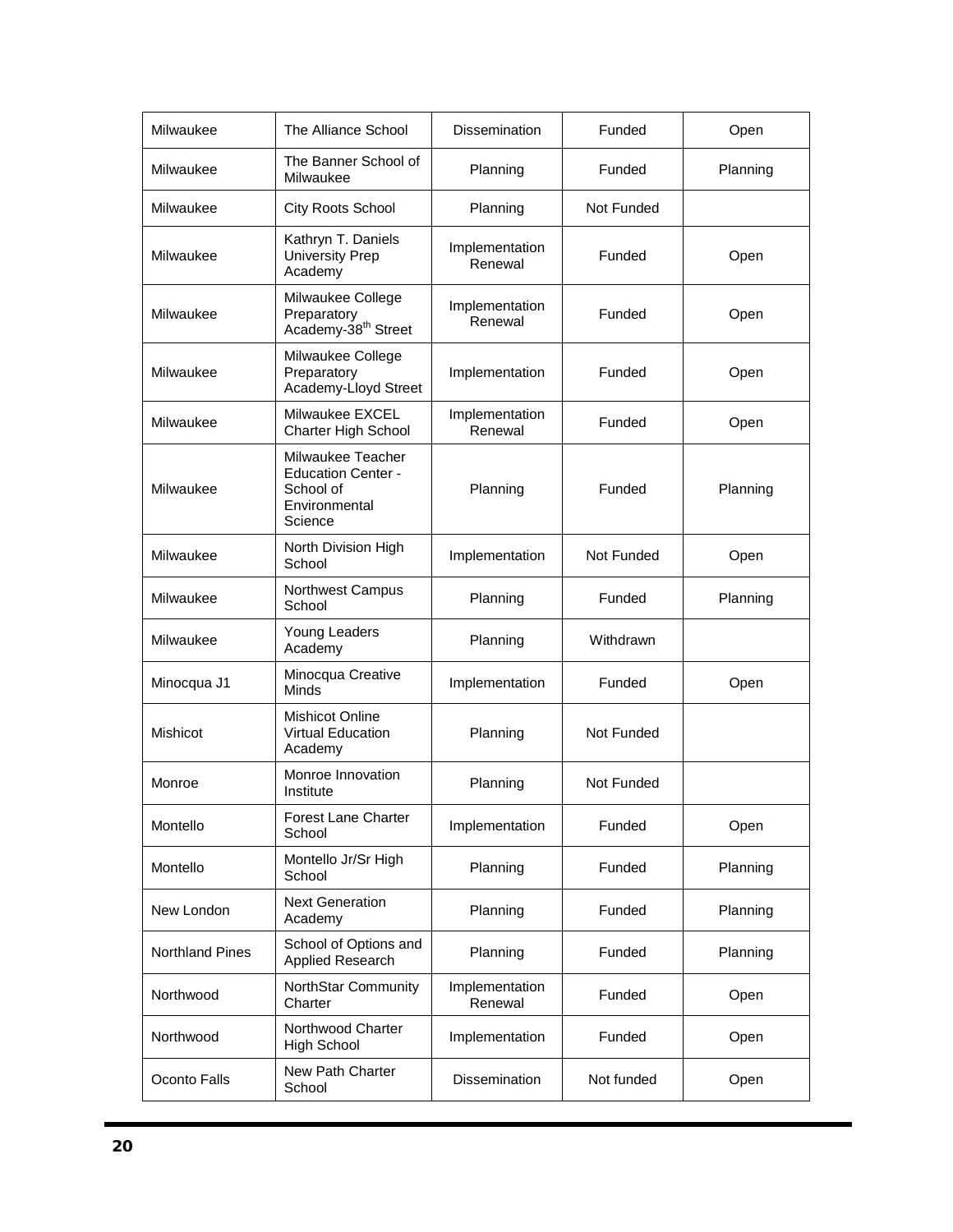| Oconto Unified               | <b>Bayshore Community</b><br>Academy                                     | Planning                  | Funded                | Planning |
|------------------------------|--------------------------------------------------------------------------|---------------------------|-----------------------|----------|
| <b>Platteville</b>           | Science, Technology,<br>Engineering,<br>Agriculture, and Math<br>Academy | Planning                  | Not funded            |          |
| Pulaski<br>Community         | Explore - Pulaski's<br>School of Life                                    | Planning                  | Funded -<br>withdrawn |          |
| Rice Lake Area               | Northern Lakes<br>Regional Academy                                       | Implementation            | Funded                | Open     |
| Ripon Area                   | Ripon K-2 Elementary<br><b>Charter School</b>                            | Planning                  | Funded                | Planning |
| Ripon Area                   | Catalyst Charter<br>Middle School                                        | Implementation            | Funded                | Open     |
| Ripon Area                   | Lumen Charter High<br>School                                             | Implementation<br>Renewal | Funded                | Open     |
| <b>River Valley</b>          | <b>River Valley</b><br><b>Elementary Studio</b><br>School                | Implementation<br>Renewal | Funded                | Open     |
| Rosendale-<br><b>Brandon</b> | Cirrus Charter High<br>School                                            | Planning                  | Funded                | Planning |
| Shawano                      | <b>LEADS Primary</b><br><b>Charter School</b>                            | Implementation            | Funded                | Open     |
| Sheboygan Area               | Central High School                                                      | Implementation<br>Renewal | Funded                | Open     |
| Sheboygan Area               | George D. Warriner<br>Middle School                                      | Implementation<br>Renewal | Funded                | Open     |
| Sheboygan Area               | I.D.E.A.S. Academy                                                       | Implementation<br>Renewal | Funded                | Open     |
| Sheboygan Area               | The Mosaic School                                                        | Implementation<br>Renewal | Funded                | Open     |
| Sheboygan Area               | Sheboygan<br>Leadership Academy                                          | Implementation            | Not funded            | Open     |
| Shell Lake                   | New Paradigm<br><b>Partners Virtual</b><br>School                        | Planning                  | Not funded            |          |
| Shiocton                     | Shiocton International<br>Leadership Academy                             | Implementation<br>Renewal | Funded                | Open     |
| <b>Tomorrow River</b>        | <b>Tomorrow River</b><br><b>Community Charter</b><br>School              | Planning                  | Funded                | Planning |
| UW-Milwaukee                 | <b>Breakwater</b><br><b>Lighthouse Charter</b><br>School                 | Planning                  | Funded -<br>withdrawn |          |
| UW-Milwaukee                 | Milwaukee Scholars<br><b>Charter School</b>                              | Implementation<br>Renewal | Funded                | Open     |
| UW-Milwaukee                 | Northwest Scholars<br><b>Charter School</b>                              | Planning                  | Funded -<br>withdrawn |          |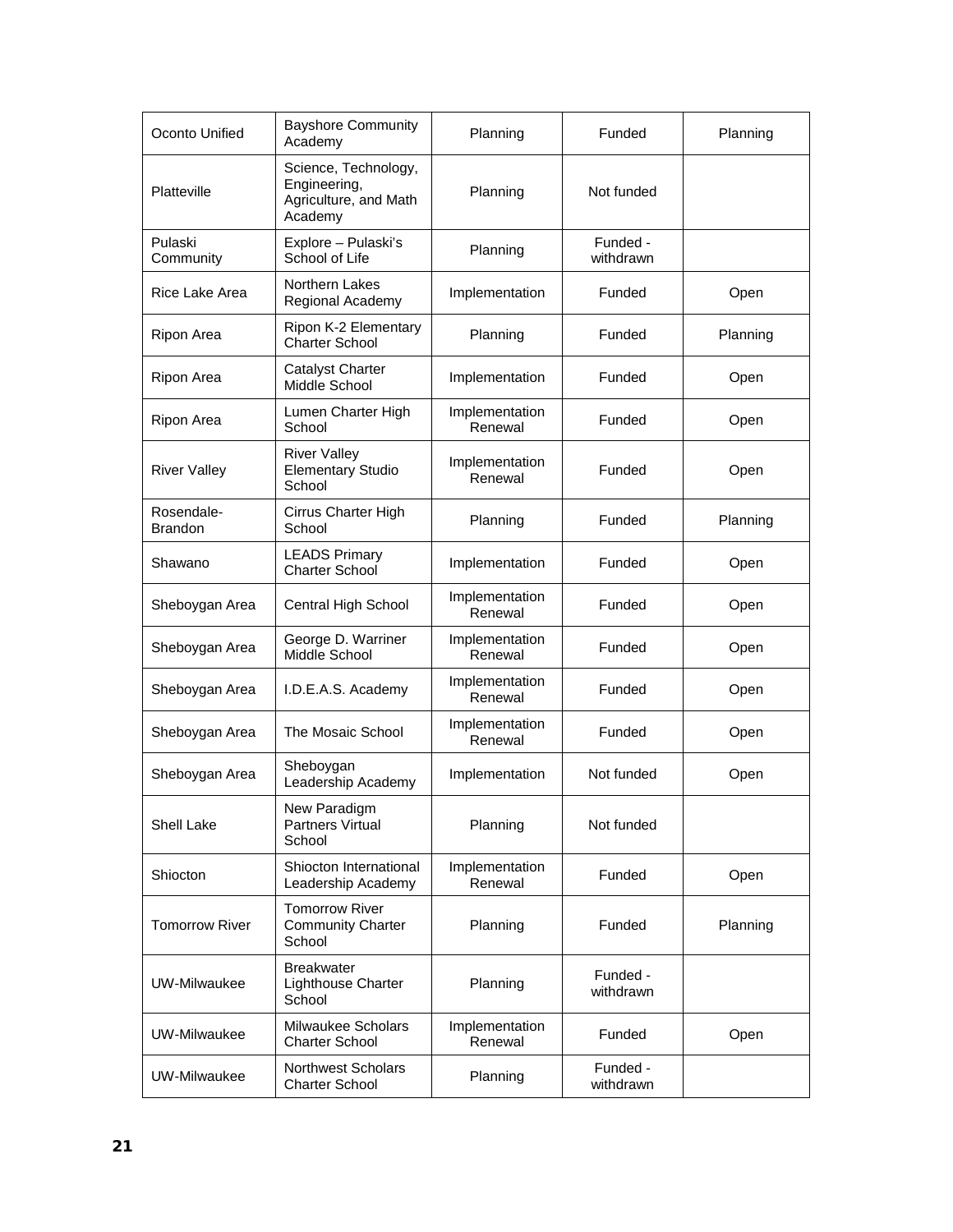| UW-Milwaukee                 | Woodlands School                                                | <b>Dissemination</b>      | Funded     | Open     |
|------------------------------|-----------------------------------------------------------------|---------------------------|------------|----------|
| UW-Milwaukee                 | Woodlands School II                                             | Planning                  | Funded     | Planning |
| Verona Area                  | Verona Area<br>Compass Academy                                  | Planning                  | Funded     | Planning |
| Waupun                       | School for Agricultural<br>and Environmental<br>Studies (SAGES) | Implementation            | Funded     | Open     |
| Wauwatosa                    | <b>Forest Exploration</b><br><b>Center Charter</b><br>School    | Planning                  | Funded     | Planning |
| West Allis-West<br>Milwaukee | Career & Technical<br><b>Education Academy</b>                  | Planning                  | Not Funded |          |
| West Allis-West<br>Milwaukee | Digital Learning<br>Academy                                     | Planning                  | Not Funded |          |
| West Allis-West<br>Milwaukee | <b>Shared Journeys</b><br><b>Charter School</b>                 | Implementation            | Funded     | Open     |
| West Bend                    | <b>PACE Studio</b><br>Academy                                   | Planning                  | Funded     | Planning |
| West De Pere                 | <b>Phantom Knight</b><br><b>School of Opportunity</b>           | <b>Dissemination</b>      | Funded     | Open     |
| Whitewater<br>Unified        | Lincoln Inquiry<br><b>Charter School</b>                        | Implementation<br>Renewal | Funded     | Open     |
| <b>Wisconsin Rapids</b>      | <b>Mead Elementary</b><br><b>Charter School</b>                 | <b>Dissemination</b>      | Funded     | Open     |
| <b>Wisconsin Rapids</b>      | <b>THINK Academy</b>                                            | Implementation            | Funded     | Open     |

Source: The Wisconsin Department of Public Instruction, 2013

Furthermore, 49 school districts participated in a multi-partner charter school initiative during the 2012-2013 school year. A list of the sponsor districts and the consortium partners involved is shown in Table 11.

#### Table 12

*School Districts Engaged in Multi-District/Partner Charter Activity*

| <b>Sponsor District</b>      | <b>Consortium Partners</b>                 |  |  |
|------------------------------|--------------------------------------------|--|--|
|                              | Cameron School District                    |  |  |
| Barron Area School District  | Chetek-Weyerhaeuser School District        |  |  |
|                              | Turtle Lake School District                |  |  |
|                              | <b>Big Foot UHS School District</b>        |  |  |
| Elkhorn Area School District | Delavan-Darien School District             |  |  |
|                              | Lake Geneva-Genoa City UHS School District |  |  |
|                              | Williams Bay School District               |  |  |
| Lena School District         | Coleman School District                    |  |  |
|                              | Kiel Area School District                  |  |  |
|                              | <b>Mishicot School District</b>            |  |  |
| Manitowoc School District    | Reedsville School District                 |  |  |
|                              | <b>Two Rivers School District</b>          |  |  |
|                              | Valders Area School District               |  |  |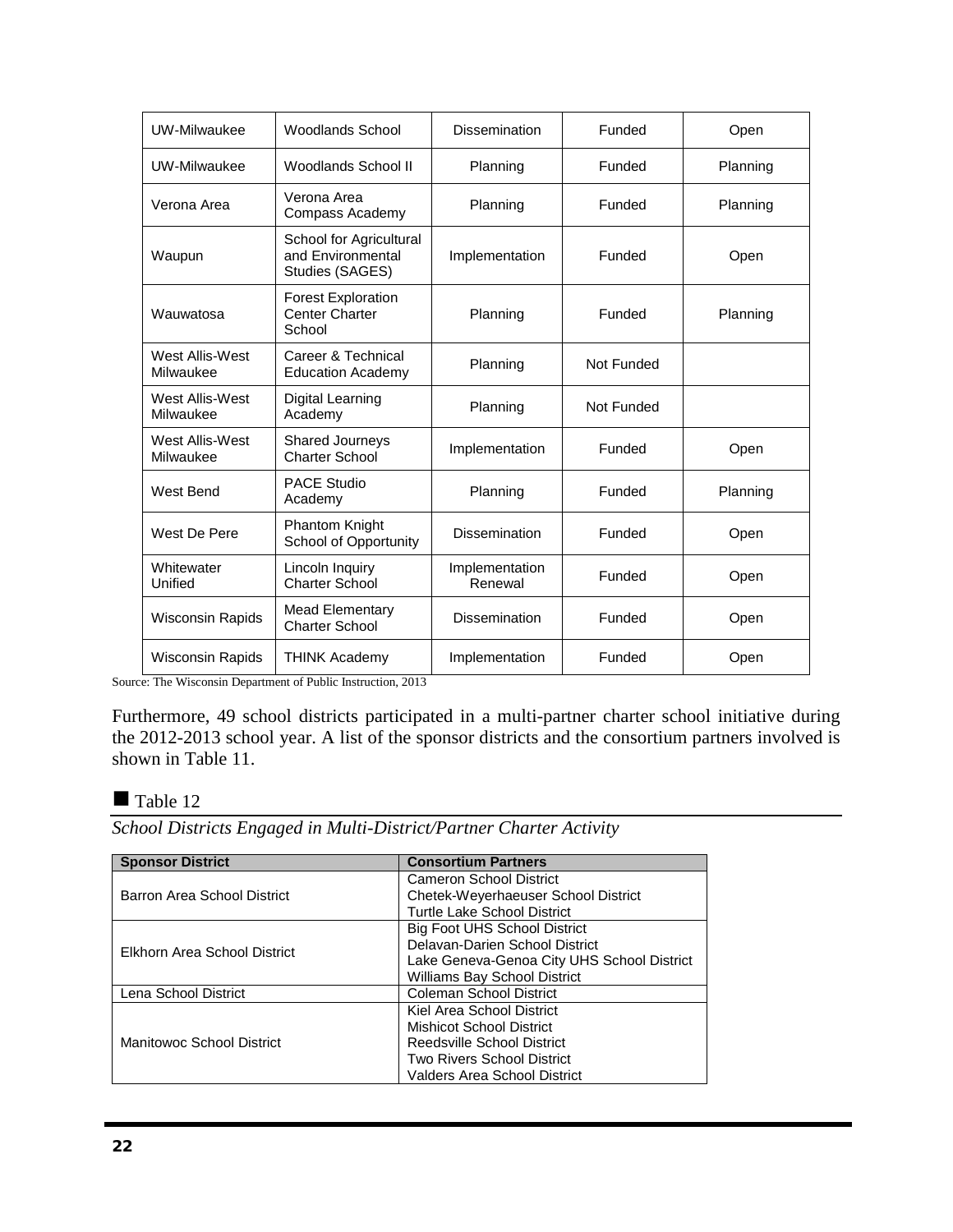|                                   | <b>Abbotsford School District</b>    |  |  |
|-----------------------------------|--------------------------------------|--|--|
|                                   | Antigo School District               |  |  |
|                                   | <b>Colby School District</b>         |  |  |
| Medford Area School District      | Merrill Area School District         |  |  |
|                                   | Mosinee School District              |  |  |
|                                   | <b>Prentice School District</b>      |  |  |
|                                   | Rib Lake School District             |  |  |
|                                   | <b>Mauston School District</b>       |  |  |
| New Lisbon School District        | Necedah Area School District         |  |  |
|                                   | <b>Royall School District</b>        |  |  |
|                                   | Wonewoc-Union Center School District |  |  |
|                                   | Kickapoo Area School District        |  |  |
| Viroqua Area School District      | La Farge School District             |  |  |
|                                   | Westby Area School District          |  |  |
|                                   | Iola-Scandinavia School District     |  |  |
| Weyauwega-Fremont School District | Manawa School District               |  |  |
|                                   | Waupaca School District              |  |  |
|                                   | Cambridge School District            |  |  |
|                                   | Fort Atkinson School District        |  |  |
|                                   | Jefferson School District            |  |  |
| <b>Whitewater School District</b> | Lake Mills Area School District      |  |  |
|                                   | <b>Marshall School District</b>      |  |  |
|                                   | Stoughton Area School District       |  |  |
|                                   | Sun Prairie School District          |  |  |
|                                   | Nekoosa School District              |  |  |
| Wisconsin Rapids School District  | Port Edwards School District         |  |  |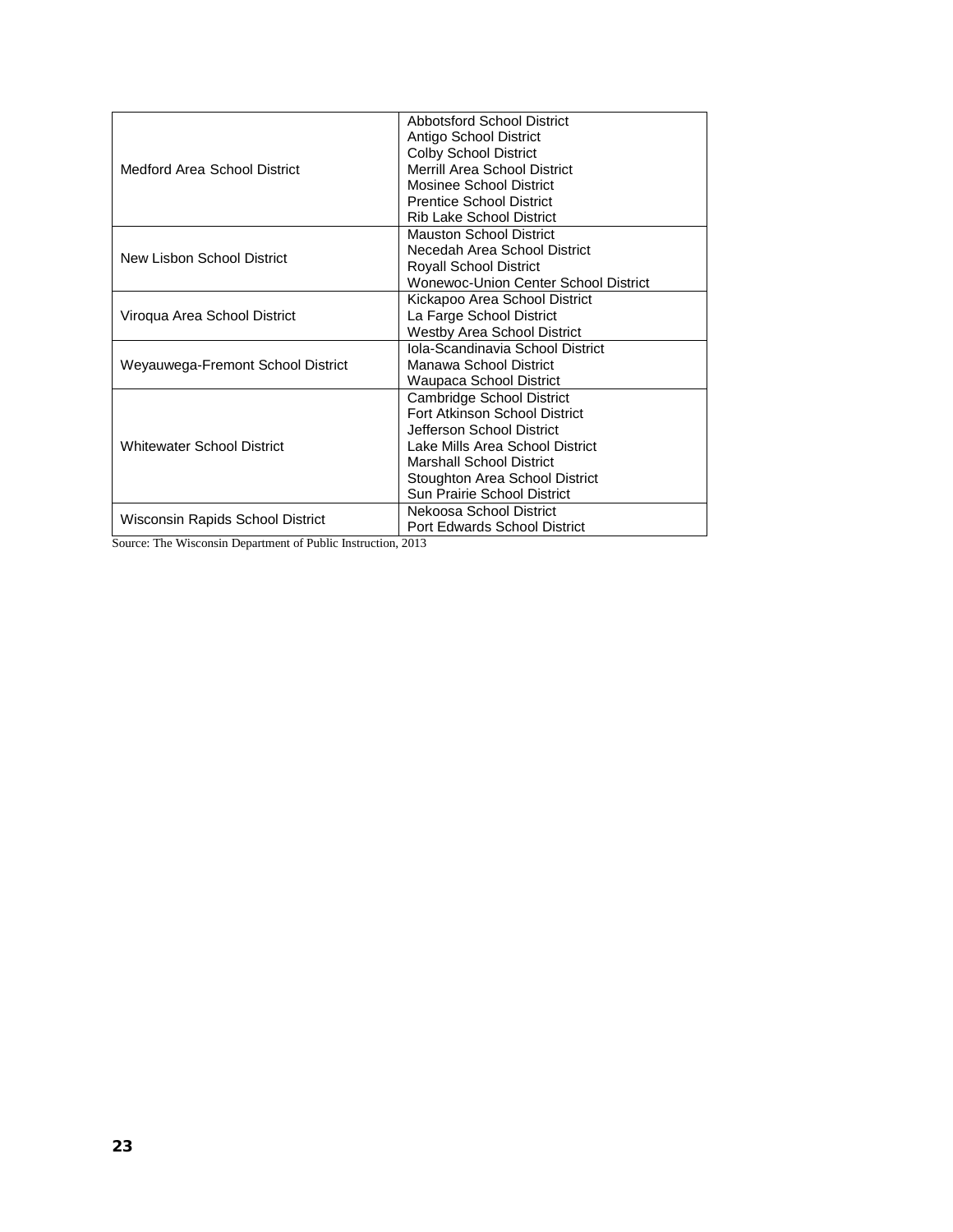# Conclusion

Wisconsin has been one of the leading states in cultivating an environment that fosters innovation in education through charter schools. The amount of charter school activity during the 2012-2013 school year is evidence that districts throughout the state support innovation in education and are exploring how and to what extent charter schools can provide quality options to parents and students in their districts. The Wisconsin Charter School Program continues to support high quality charter schools through its rigorous grant review process and promoting high standards for new and continuing charter schools.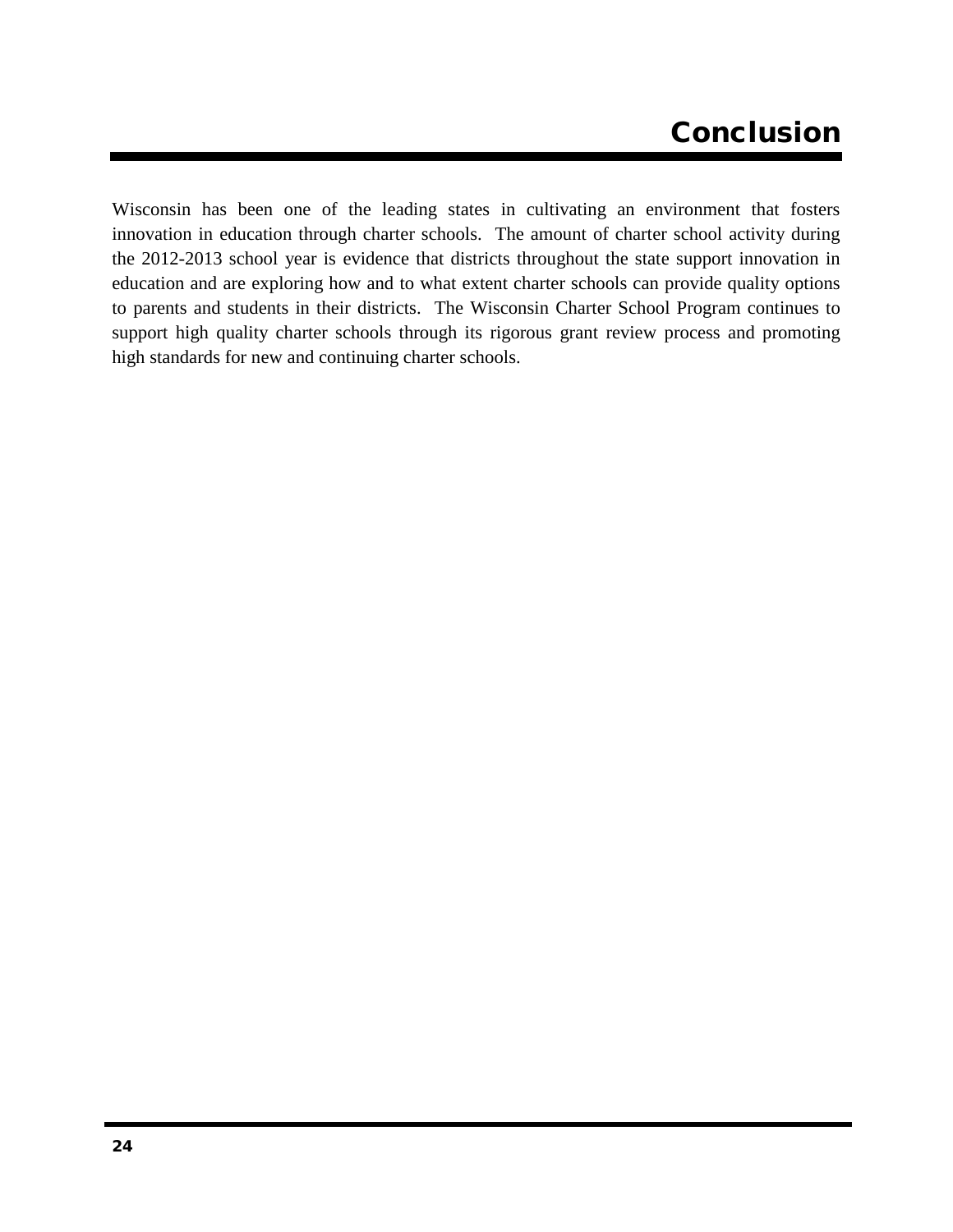- Bulkley, K. (2011). *Charter Schools*: *Taking a Closer Look*. Indianapolis, IN: Kappa Delta Pi Record. [http://www.kdp.org/publications/pdf/record/sp11/Record\\_Sp\\_11\\_Bulkley.pdf](http://www.kdp.org/publications/pdf/record/sp11/Record_Sp_11_Bulkley.pdf)
- Hill, P., Lake, R., Celio, M.B., Campbell, C., Herdman, P. & Bulkley, K. (2001). *A Study of Charter School Accountability: National Charter School Accountability Study*. (OERI Publication No. RC9711032). Washington, DC: U.S. Department of Education – Office of Educational Research and Improvement.
- National Alliance for Public Charter Schools (2013). "Public Charter School Dashboard 2012- 2013." <http://www.publiccharters.org/dashboard/home>
- U.S. Department of Education (2013). "Charter Schools Program State Educational Agencies (SEA) Grant: Funding Status." <http://www2.ed.gov/programs/charter/funding.html>.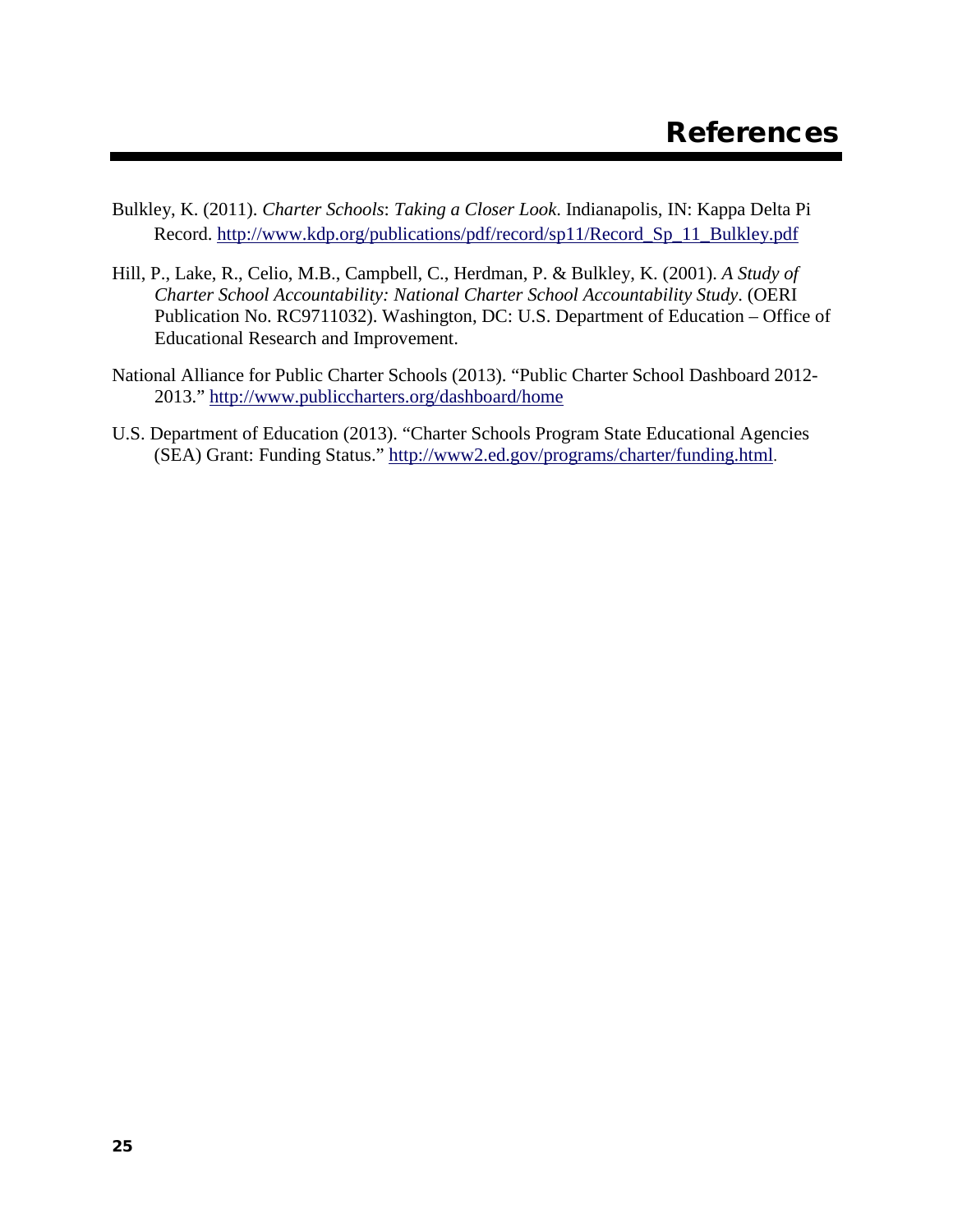

# **Wisconsin Department of Public Instruction Charter School Contract Reviewer Benchmarks**

| School District/Chartering Authority Name                                                                                                                                                                                                                                                                                                                                                | <b>Charter School Name</b> |         |        |
|------------------------------------------------------------------------------------------------------------------------------------------------------------------------------------------------------------------------------------------------------------------------------------------------------------------------------------------------------------------------------------------|----------------------------|---------|--------|
|                                                                                                                                                                                                                                                                                                                                                                                          |                            | Rating  |        |
| <b>General Information</b>                                                                                                                                                                                                                                                                                                                                                               |                            | Present | Absent |
| Indicates name of the person seeking to establish the charter school.<br>\$118.40(1m)(b)1                                                                                                                                                                                                                                                                                                |                            |         |        |
| Indicates name of the person who will be in charge of the charter school.<br>\$118.40(1m)(b)2                                                                                                                                                                                                                                                                                            |                            |         |        |
| Describes the manner in which administrative services will be provided.<br>\$118.40(1m)(b)2                                                                                                                                                                                                                                                                                              |                            |         |        |
| Identifies the status of the school as a non-instrumentality or instrumentality<br>of the school district. $$118.40(7)(a)$                                                                                                                                                                                                                                                               |                            |         |        |
| <b>Charter School Program Description</b><br>Well organized description of school.                                                                                                                                                                                                                                                                                                       |                            | Present | Absent |
| Describes the charter school educational program offered and students served.<br>\$118.40(1m)(b)3                                                                                                                                                                                                                                                                                        |                            |         |        |
| Describes the method used to enable pupils to attain educational goals under<br>Wisconsin Statutes 118.01. $$118.40(1m)(b)4$                                                                                                                                                                                                                                                             |                            |         |        |
| Describes the method by which evidence of student achievement or progress in<br>attaining academic skills and knowledge will be measured. §118.40(1m)(b)5                                                                                                                                                                                                                                |                            |         |        |
| Governance/Structure                                                                                                                                                                                                                                                                                                                                                                     |                            | Present | Absent |
| Describes how the school will be governed, including method to be followed to<br>ensure parental involvement. $$118.40(1m)(b)6$                                                                                                                                                                                                                                                          |                            |         |        |
| Includes methods employed to review qualifications that must be met by<br>individuals employed by the school, assuring that every teacher, supervisor,<br>administrator or professional staff member holds a certificate, permit or license<br>issued by the department before entering duties for such a position [Wisconsin]<br>Statutes 118.19(10 and 121.02(1)(a)2.] §118.40(1m)(b)7 |                            |         |        |
| Provides procedures by which the school will follow to ensure the health and<br>safety of the pupils. §118.40(1m)(b)8                                                                                                                                                                                                                                                                    |                            |         |        |
| Provides the procedures used to achieve a racial and ethnic balance among its<br>pupils that is reflective of the school district population. $$118.40(1m)(b)9$                                                                                                                                                                                                                          |                            |         |        |
| Provides the requirements for admission to the school. $$118.40(1m)(b)10$                                                                                                                                                                                                                                                                                                                |                            |         |        |
| Describes procedures school will follow if more students apply for admission<br>than can be admitted, including a lottery process.                                                                                                                                                                                                                                                       |                            |         |        |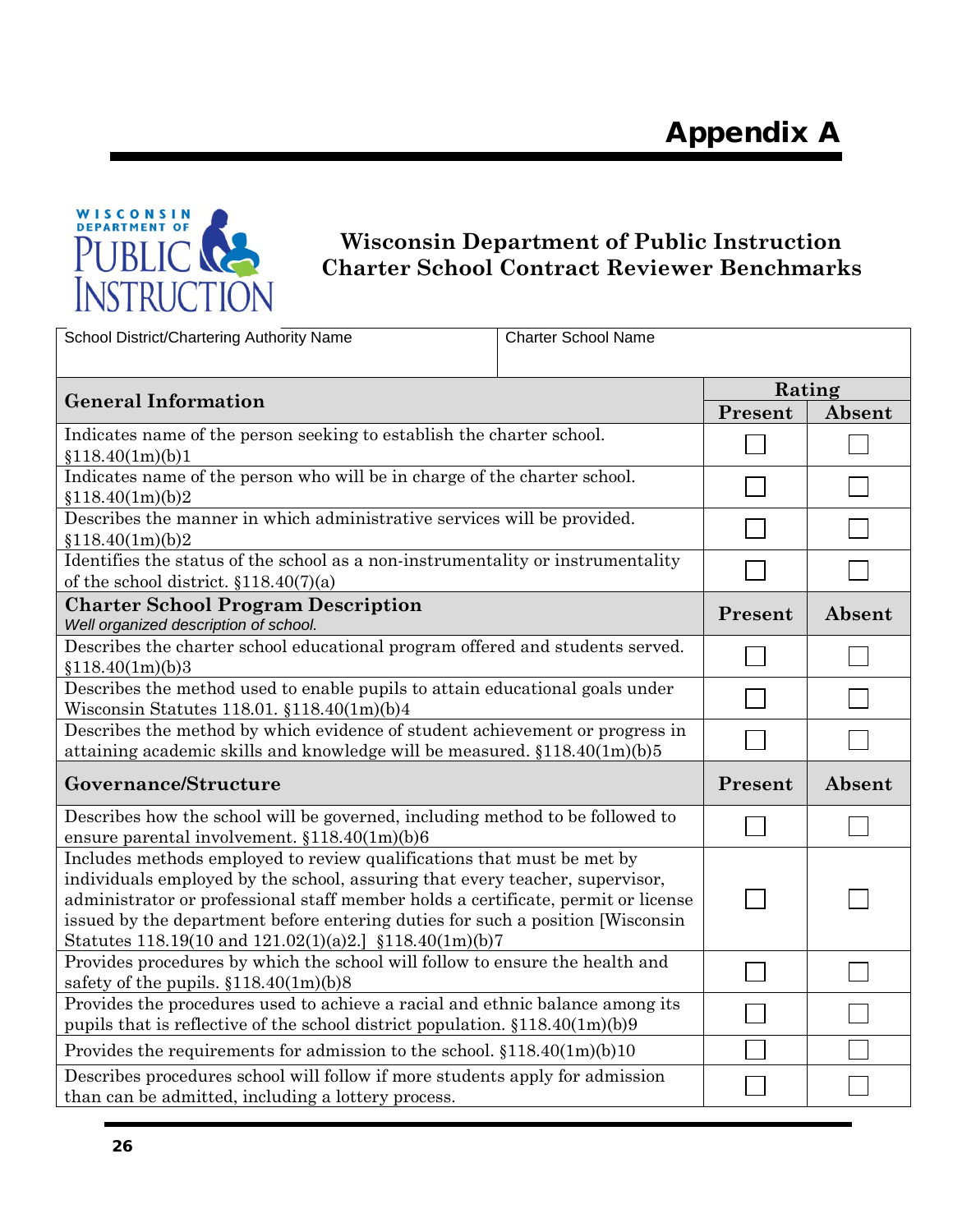| $\S5210(1)$ (h) of the Elementary and Secondary Education Act (ESEA) as<br>amended by the No Child Left Behind Act of 2001                                                                                                                                                                                                                                 |         |        |
|------------------------------------------------------------------------------------------------------------------------------------------------------------------------------------------------------------------------------------------------------------------------------------------------------------------------------------------------------------|---------|--------|
| Describes the level of autonomy afforded the charter school relative to policy                                                                                                                                                                                                                                                                             |         |        |
| and budget development, staffing and evaluation. $\S5210(1)(a)$ of the ESEA                                                                                                                                                                                                                                                                                |         |        |
| Criteria                                                                                                                                                                                                                                                                                                                                                   | Present | Absent |
| Describes the procedures by which students will be disciplined.<br>\$118.40(1m)(b)12                                                                                                                                                                                                                                                                       |         |        |
| Identifies the public school alternatives for pupils who reside in the school<br>district and do not wish to attend or are not admitted to the charter school.<br>\$118.40(1m)(b)13                                                                                                                                                                        |         |        |
| Indicates how the program and attendance at the charter school is voluntary.<br>\$118.40(6)                                                                                                                                                                                                                                                                |         |        |
| Clearly states that the charter school does not charge tuition. $$118.40(4)(b)1$                                                                                                                                                                                                                                                                           |         |        |
| <b>Financial/Operational Criteria</b>                                                                                                                                                                                                                                                                                                                      | Present | Absent |
| Describes the manner in which annual audits of the financial and<br>programmatic operations of the school will be performed. §118.40(1m)(b)11                                                                                                                                                                                                              |         |        |
| Provides a description of the facilities and the types and limits of the liability<br>insurance that the school will carry. $$118.40(1m)(b)14$                                                                                                                                                                                                             |         |        |
| Describes the effects of the establishment of the charter school on the liability<br>of the school district and the effect of the establishment of the charter school on<br>the liability of the contracting entity. $$118.40(1m)(b)15$                                                                                                                    |         |        |
| The contract specifies the amount to be paid to the charter school each year of<br>the contract. $$118.40(3)(b)$                                                                                                                                                                                                                                           |         |        |
| Contract addresses how the school district will allocate federal funding for<br>which the charter school is eligible. $\S5203(b)(2)$ of the ESEA                                                                                                                                                                                                           |         |        |
| Describes a program which is nonsectarian in its practices, programs,<br>admission policies, employment practices and all other operations.<br>\$118.40(4)(a)2                                                                                                                                                                                             |         |        |
| Includes a nondiscrimination clause stating the charter school will not deny<br>admission or participation in any program or activity on the basis of a person's<br>sex, race, religion, national origin, ancestry, pregnancy, martial or parental<br>status, sexual orientation or physical, mental, emotional or learning disability.<br>\$118.40(4)(b)2 |         |        |
| Addresses the procedures or reasons by which either party may withdraw or<br>revoke the contract. $$118.40(5)$                                                                                                                                                                                                                                             |         |        |
| Describes or identifies any waivers of school district policy agreed to by the<br>authorizer and the operator of the charter school. §5210(1)A of the ESEA                                                                                                                                                                                                 |         |        |
| Specifies any administrative fee paid to the authorizer and agreed to by the<br>authorizer and the operator of the charter school. $\S5204(f)(4)(B)$ of the ESEA                                                                                                                                                                                           |         |        |
| Other                                                                                                                                                                                                                                                                                                                                                      | Present | Absent |
| The length of the contract is specified, not to exceed 5 years.<br>\$118.40(3)(b)                                                                                                                                                                                                                                                                          |         |        |
| The contract is dated and signatures of the authorizer and the operator of the<br>charter school are provided. $$118.40(3)(a)$                                                                                                                                                                                                                             |         |        |
| Describes the effect of the establishment of the charter school on the liability of<br>the authorizer where the authorizer is not a school district. $$118.40(2r)(b)2$                                                                                                                                                                                     |         |        |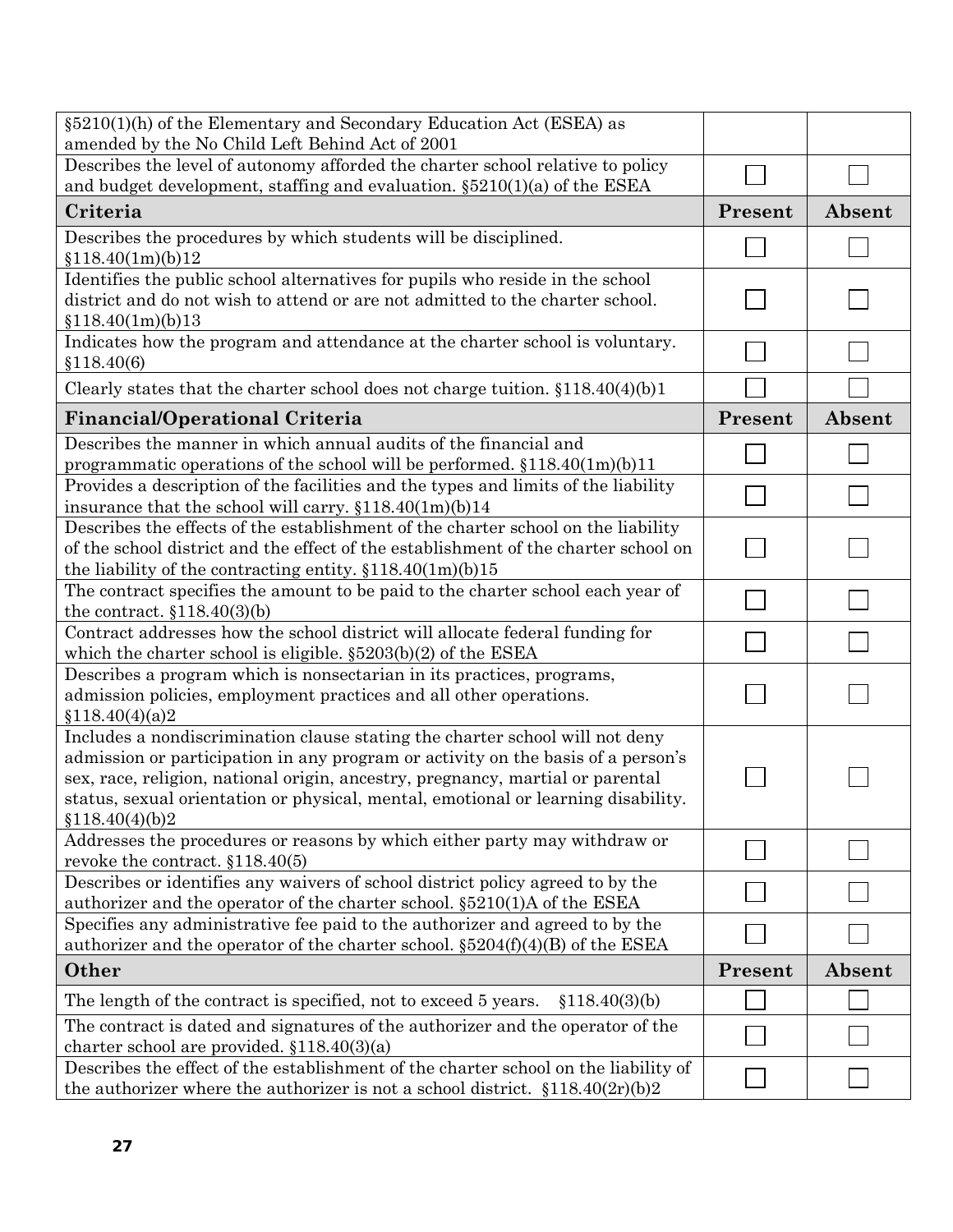| If the charter school replaces a public school in whole or part, describes how it<br>will give preference in admission to any pupil who resides in the attendance<br>area or the former attendance area of that public school. $\S 118.40(4)(a)1$ |  |
|---------------------------------------------------------------------------------------------------------------------------------------------------------------------------------------------------------------------------------------------------|--|
| Operators of high school grades describe policy specifying criteria for granting<br>high school diploma. $$118.33(1)(f)2$                                                                                                                         |  |
| Describes manner of transportation, if provided, to and from the charter school.<br>(Note—school districts are not required to provide transportation to charter<br>schools.)                                                                     |  |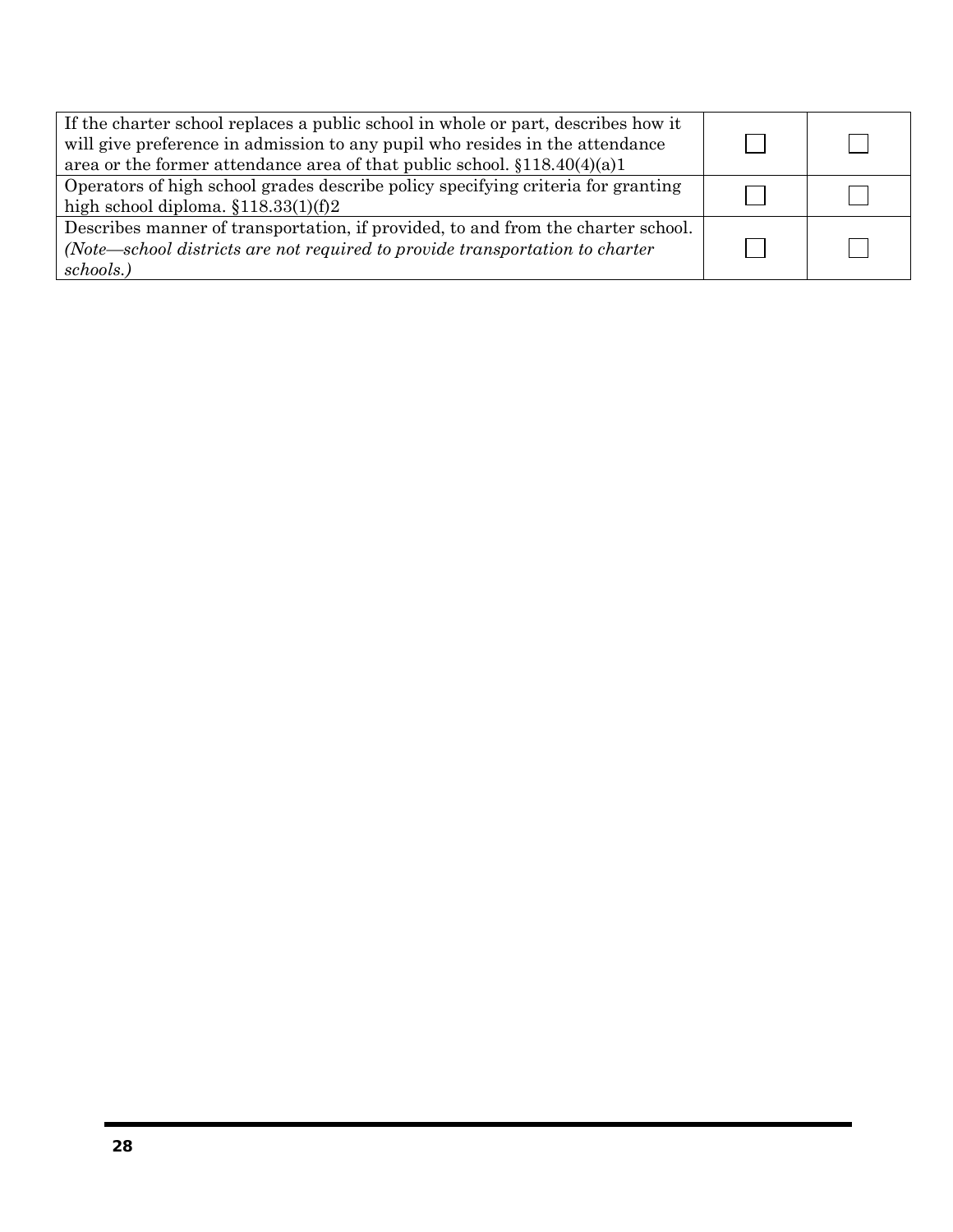

Tony Evers, PhD, State Superintendent

June 18, 2013

Dear District Administrator:

State law requires the Department of Public Instruction (DPI) to report annually to the legislature the status of existing charter schools, the number of petitions for new charter schools, as well as any school board or departmental action taken on petitions for new charter schools.

In compliance with this requirement, the DPI has developed an electronic survey to gather necessary data to include in our annual report to the legislature. We ask that you please take the time to complete and submit the survey at your earliest convenience. Most of you should be able to finish the survey in less than five minutes.

This online survey can be accessed a[t www2.dpi.wi.gov/sms-css/home.do.](https://www2.dpi.wi.gov/sms-css/home.do) Your case-sensitive password is **wka337**. Please note the survey cannot be accessed through the DPI website.

The information requested in this survey specifically complies with s. 115.28(49), Wis. Stats., and corresponds to charter school activity between July 1, 2012, and June 30, 2013. Thank you for a onehundred percent response rate last year and for your comments regarding charter schools in Wisconsin.

All districts are asked to complete and submit the survey electronically by Friday, July 19, 2013. If you have questions regarding the survey, please contact Scott Eagleburger at 608-266-5880, or [scott.eagleburger@dpi.wi.gov.](mailto:scott.eagleburger@dpi.wi.gov) Thank you in advance for completing the survey.

Sincerely,

Tony Em

Tony Evers, PhD State Superintendent

TE: se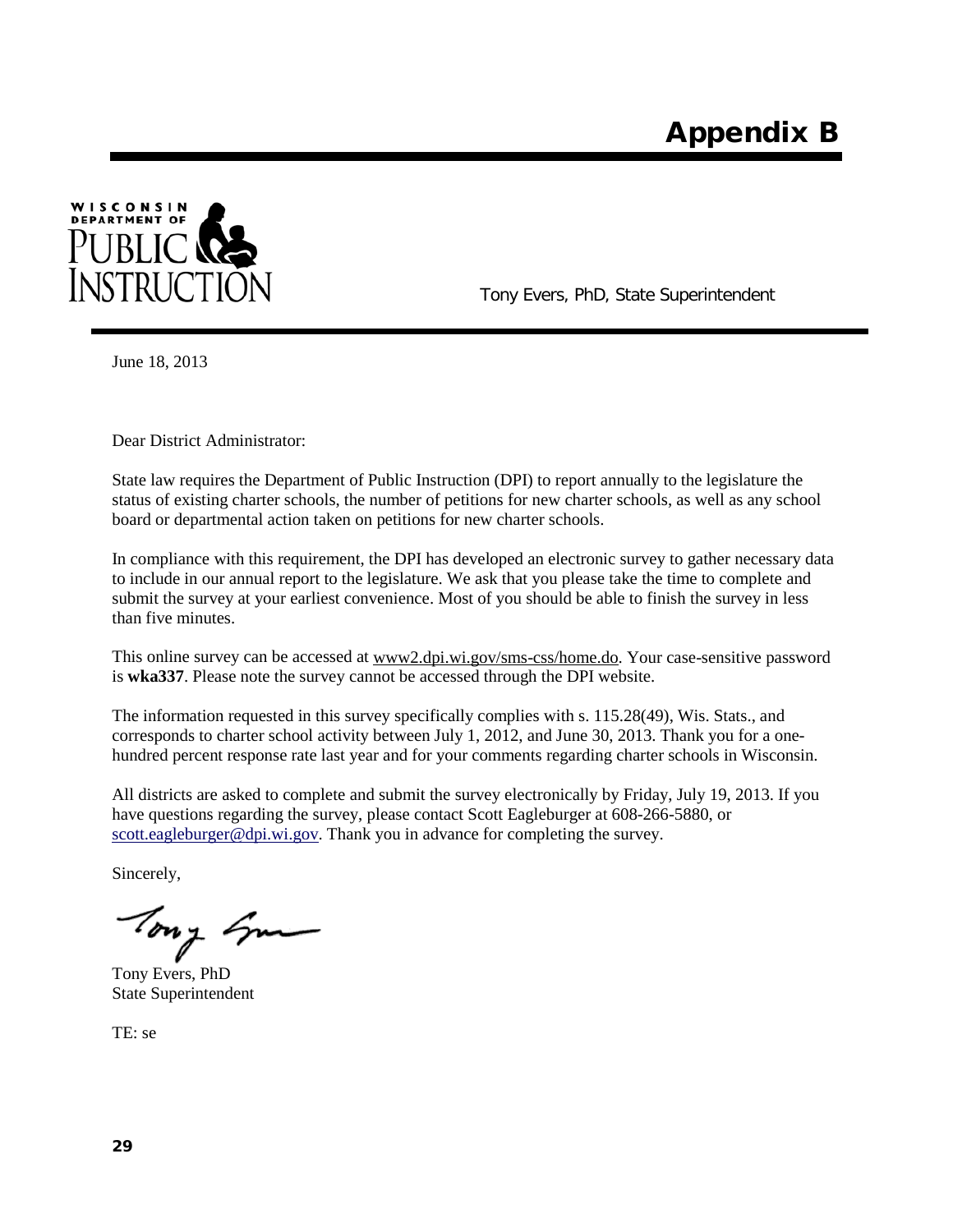## School Management Services

Charter School Proposal Report 2012-2013

School District (0000)

*PII-0008 Collection of this information is a requirement of s.115.28 (49), Wis. Stats.*

Dear District Administrator,

The Department of Public Instruction must annually report to the Legislature on the status of existing charter schools, the number of petitions/proposals for new charter schools, and school board and departmental action on petitions/proposals for new charter schools.

You are asked to participate regardless of whether your district has charter schools or whether your district made decisions about charter school petitions/proposals.

Please respond to the questions below regarding approval or denial for each proposal filed, and select a reason(s) for approval or denial for each proposal filed. If multiple proposals have been approved or denied, provide clarification of reasons in the space for comments at the end.

The form seeks information on first and second level decisions on new charter school petitions or proposals within your school district **between July 1, 2012 and June 30, 2013 only**.

A first level decision is defined as a concept approval for the purposes of further study, participation in a consortium or a signed charter school planning grant. A second level decision is defined as an approved charter contract between the district and the operator of a charter school, a written agreement to participate in a consortium or a signature on a charter school implementation grant.

The form may be electronically submitted by pressing the "Submit" button at the bottom of the survey.

If you have questions while completing the survey or encounter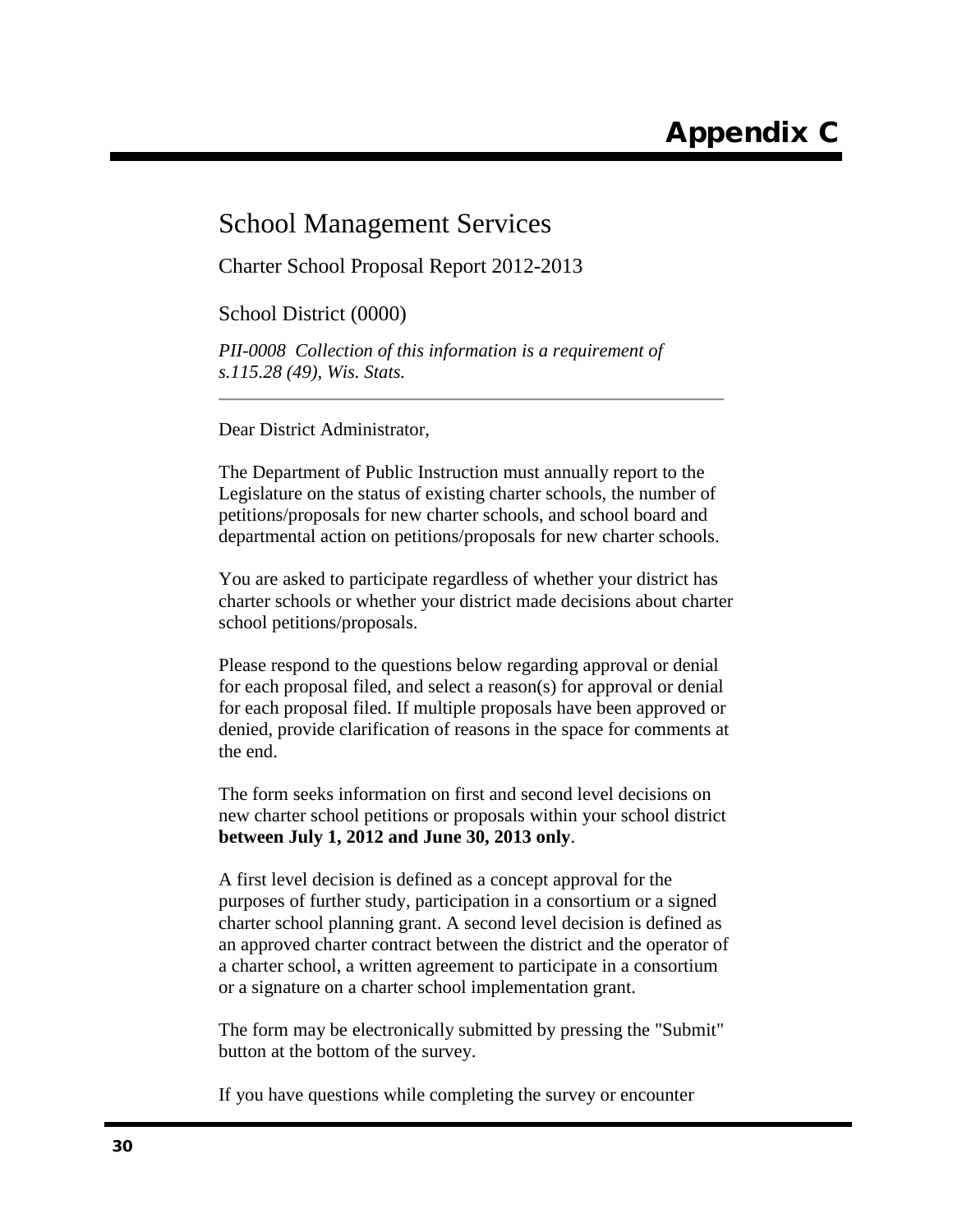difficulty when transmitting the survey please contact Scott Eagleburger 608-266-5880 or scott.eagleburger@dpi.state.wi.us.

- 1. District: School District (0000) CESA: 0
- 2. Name of person completing form:
- 3. Title of person completing form:
- 4. From July 1, 2012 to June 30, 2013 how many first level decisions were made by the district? First level decisions are defined as a concept approval for the purposes of further study, participation in a consortium or a signed charter school planning grant.

Note: If your district did NOT have any charter school activity between the dates above, please enter "0" and go to question 16.

5. Number of approved 1st level decisions:

- 6. If applicable, reason(s) for approving first level decisions (Select all that apply):
	- $\Box$  a. Serves a special population
	- b. Increases student achievement
	- c. Increases parent/community involvement
	- $\sim$ d. Attracts students
	- $\mathcal{L}_{\mathcal{A}}$ e. Realizes an alternative vision for schooling

 $\mathcal{L}$ f. Participates in a charter school consortium *If so, list the districts in the consortium:* 

 $\mathcal{L}_{\mathrm{c}}$ g. Other

7. Number of denied 1st level decisions: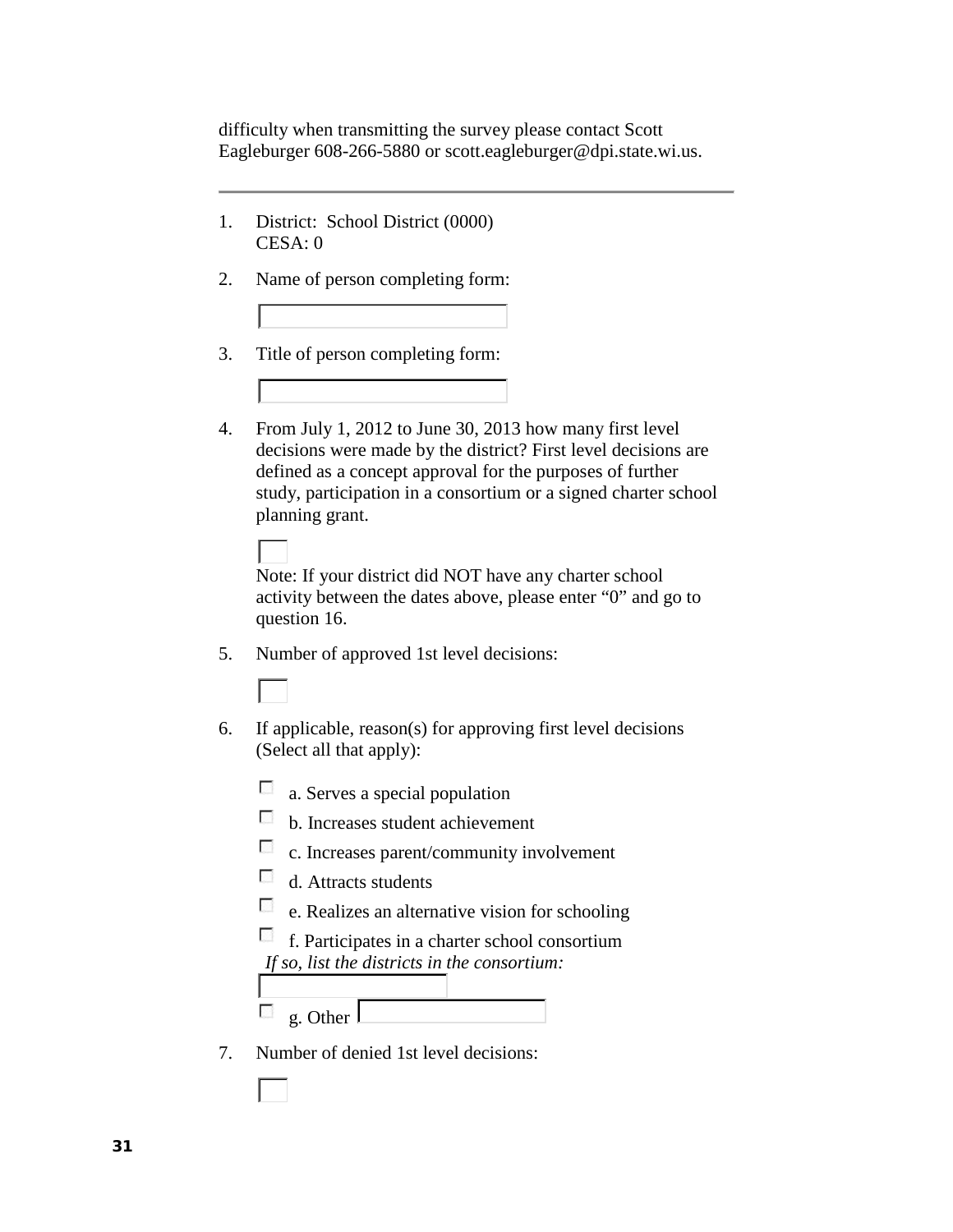8. If applicable, reason(s) for denying proposals (Select all that apply):

| a. Declining enrollment                         |
|-------------------------------------------------|
| b. Financial reasons                            |
| $\Box$ c. Program not unique or innovative      |
| d. Lack of teacher, parent or community support |
| $\Box$ e. Liability of district                 |
| f. Withdrew from a multi-district consortium    |
| If so, list the districts in the consortium:    |
|                                                 |
| g. Other                                        |

- 9. From July 1, 2012 to June 30, 2013 how many second level decisions were made by the district? Second level decisions are defined as an approved charter contract, a written agreement to participate in a consortium or a signature on a charter school implementation grant.
	-
- 10. Number of approved 2nd level decisions:
- 11. If applicable, reason(s) for approving second level decisions (Select all that apply):
	- $\Box$  a. Serves a special population
	- b. Increases student achievement
	- c. Increases parent/community involvement
	- $\mathcal{L}_{\mathrm{eff}}$ d. Attracts students
	- $\sim$ e. Realizes an alternative vision for schooling
	- $\mathcal{L}$ f. Participates in a charter school consortium *If so, list the districts in the consortium:*
	- $\mathcal{L}_{\mathcal{A}}$ g. Other
- 12. Number of denied 2nd level decisions: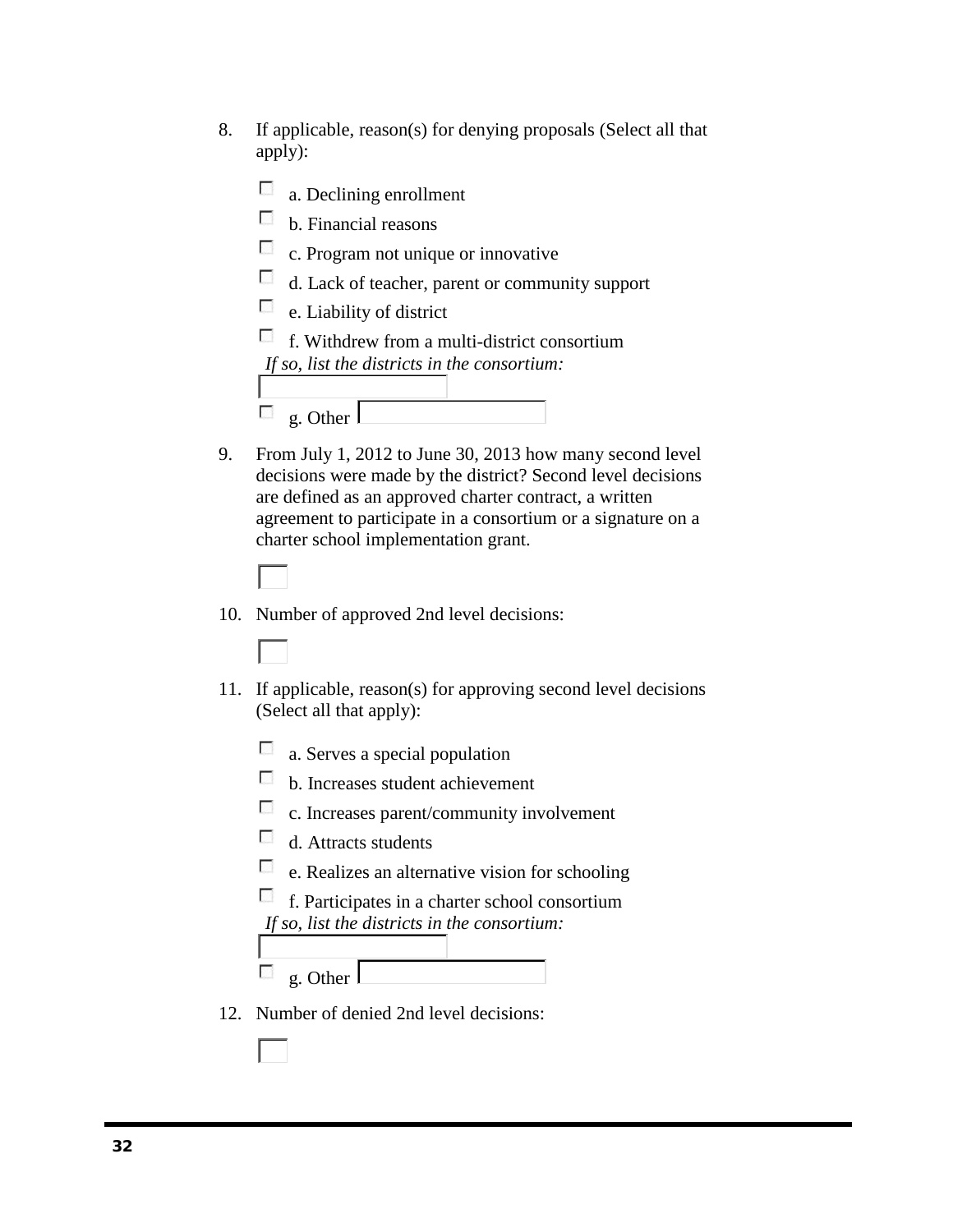- 13. If applicable, reason(s) for denying second level decisions (Select all that apply):
	- $\Box$  a. Declining enrollment  $\Box$  b. Financial reasons  $\Box$  c. Program not unique or innovative d. Lack of teacher, parent or community support  $e.$  Liability of district  $\Box$  f. Withdrew from a multi-district consortium *If so, list the districts in the consortium:*  $\mathcal{L}$ g. Other
- 14. Who initiated the charter school concept(s) or proposal(s)? (Select all that apply)
	- $\mathcal{L}_{\mathcal{A}}$ a. District Superintendent
	- b. School Administration (principal, curriculum director, etc.)
	- $\Box$  c. CESA
	- d. Teachers
	- $\Box$  e. Parents
	- $\Box$  f. Community (Not for Profit)
	- $\sim$ g. Business For Profit
	- $h$ . Other
- 15. Identify members of the planning group (Select all that apply):
	- $\mathcal{L}_{\mathcal{A}}$ a. District Superintendent
	- b. School Administration (principal, curriculum director,

etc.)

- $\Box$  c. CESA
- $\Box$  d. Teachers
- $\Box$  e. Parents
- $\Box$  f. Community (Not for Profit)
- $\mathcal{L}_{\mathcal{A}}$ g. Business For Profit
- $\Box$  h. Other